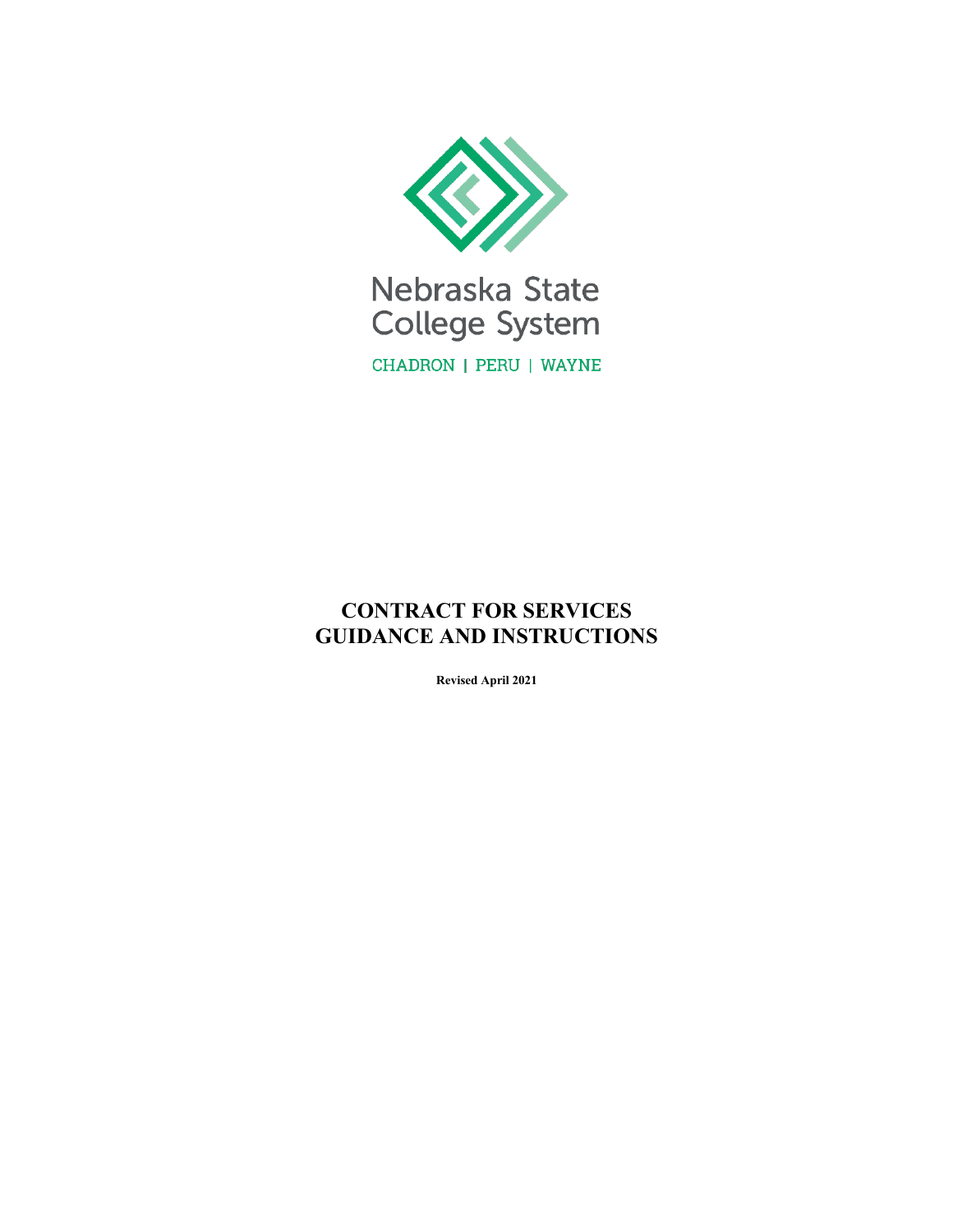# **Table of Contents**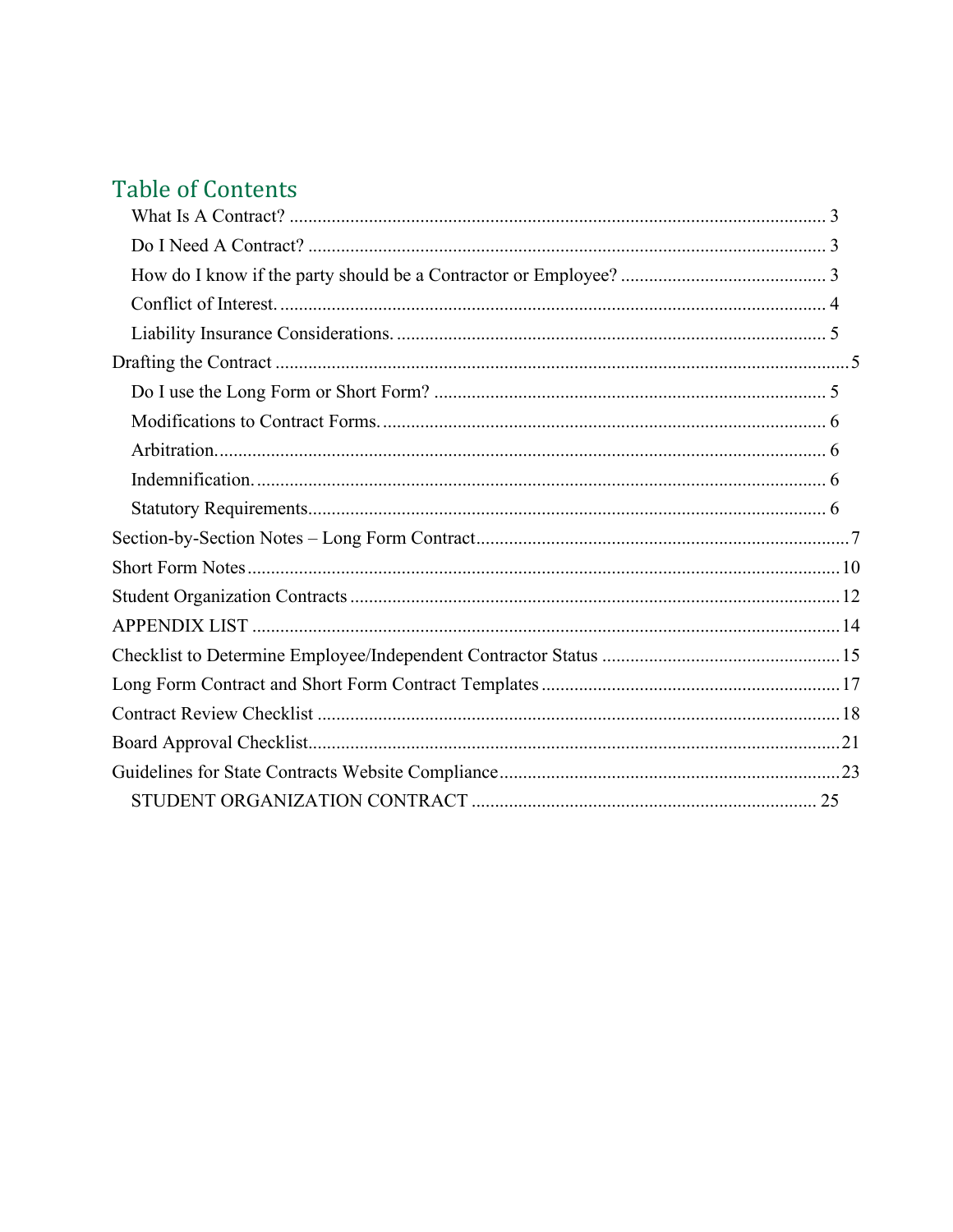# **CONTRACT FOR SERVICES**

# **GUIDANCE AND INSTRUCTIONS**

The following information is intended to assist each College with their contracts. We have provided a general overview of the terms and concepts in contracts as well as forms and checklists for your use. Following these guidelines will ensure that the interests of the College, faculty, and staff and ultimately, our students are protected.

### <span id="page-2-0"></span>*What Is A Contract?*

Whether a document is titled as a contract, an agreement, a memorandum of understanding, or any other type of cooperative undertaking, **any** written arrangement wherein parties exchange value, such as the exchange of services for payment, is legally considered to be a contract. The relationship's legal status does not change just because the document is labeled as something other than a contract.

### <span id="page-2-1"></span>*Do I Need A Contract?*

The Colleges should use a Contract for Services form (either the Nebraska State College System (NSCS) long form or the short form) to document agreements between the College and a party, *other than an employee*, who provides services to the College.

Pursuant to Board Policy 7015, you do NOT need a contract for the following when the purchase is below fifty-thousand dollars (\$50,000): lodging, airfare, advertising, and repairs for vehicles, equipment, furnishings, facilities/grounds, and information technology products and services.

NSCS employees must be paid through the payroll system, not through "accounts payable" as a contractor.

Board Policies. The Board Policies listed below provide more information for certain types of contracts and are available online for reference.

7015- Contracts; Limitations, Exemptions 7016- Contracts; Consulting Services 8064- Capital Construction and Information Technology (IT); Bids 8065- Capital Construction; Contracts; Approvals 8066- Capital Construction; Contracts; Professional Consulting Services 8067- Capital Construction; Contracts; Works of Art 8068- Capital Construction; Contracts; Forms, Payments

# <span id="page-2-2"></span>*How do I know if the party should be a Contractor or Employee?*

A Contract for Services is appropriate only when the contracting party will be treated as an independent contractor, rather than as an employee, under federal tax law. The determination is based on criteria established by the Internal Revenue Service: The parties' characterization of their relationship is not conclusive. Incorrectly treating a contracting party as an independent contractor can cause substantial federal tax problems for both the College and the Contractor. If the Contractor is an employee under federal tax law, do NOT use the Contract for Services. Hire the Contractor as an employee through Human Resources. Paragraphs 1-5 below provide guidance to make the determination.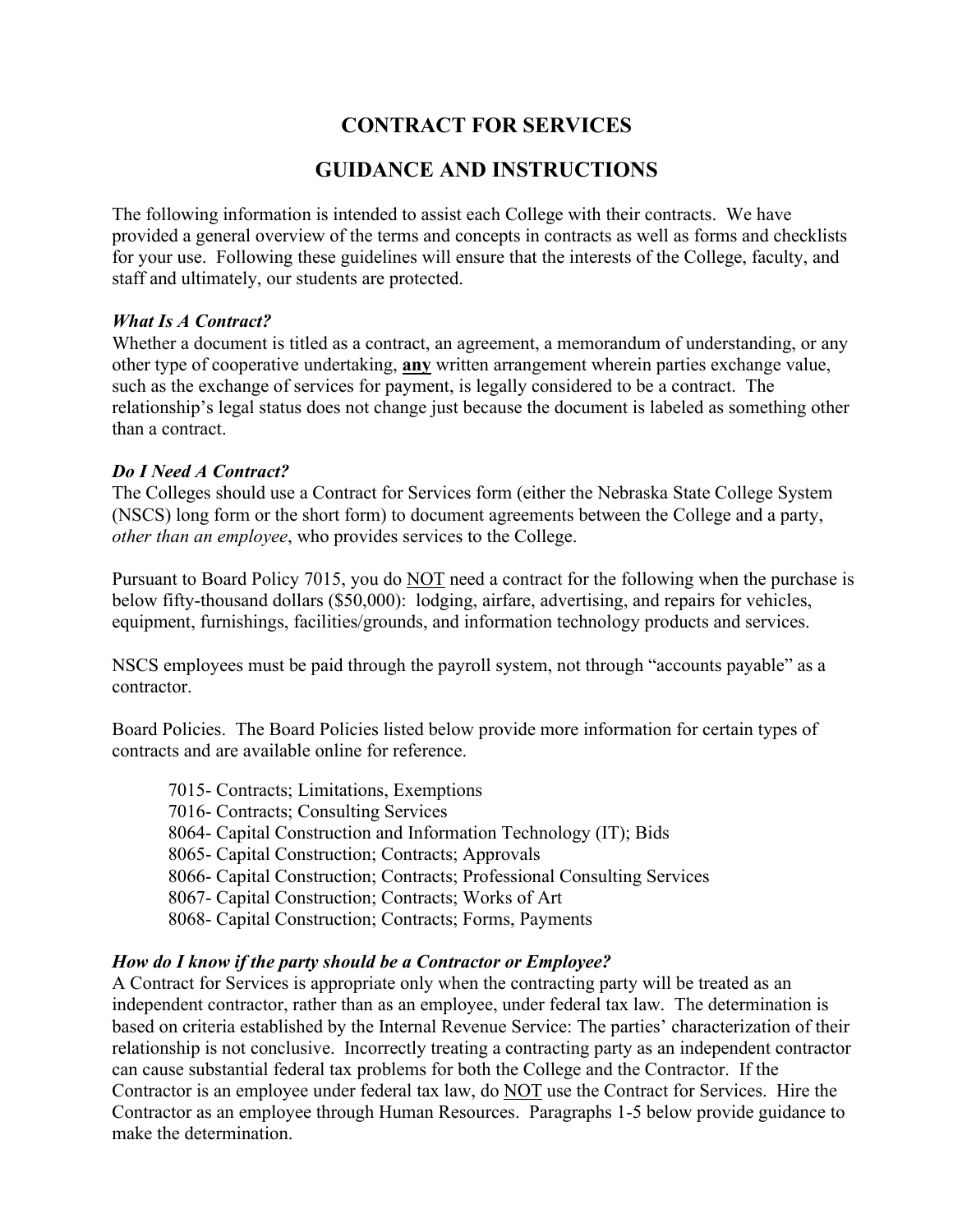- 1. *Independent Business Entity.* If the Contractor is a corporation, limited liability company, partnership, or other business entity not affiliated with the College, then in most cases, the Contractor will be an independent contractor under federal tax law. See paragraph 2 below, if the business entity is affiliated with a current or former College employee.
- 2. *Affiliated Business Entity.* If (a) the business entity is owned or controlled by a current or former College employee, or (b) a substantial portion of the work under the contract is to be performed by a current or former College employee, the contractual relationship should be analyzed as though it were a contract directly with the current or former employee under paragraph 3 or 4 below.
- 3. *Current College Employee.* If the Contractor is currently a full-time or part-time College employee, do NOT use the Contract for Services form, even if the contracted work is entirely different from the employee's current duties. Consult with Human Resources about modifying the employee's existing employment contract.
- 4. *Former College Employee.* Under federal tax law, a former College employee who contracts with the College is likely to be deemed an employee, rather than an independent contractor, particularly if the work to be performed under the contract is similar to the former employee's prior duties at the College. In most cases, a proposed contract with a former employee should be referred to Human Resources with a request to hire the individual as a temporary employee under Board Policy 5010. A Contract for Services should not be used unless the Contractor is determined to be an independent contractor using the analysis in paragraph 5 below.
- 5. *Individual Contractor.* If the Contractor is an individual, use the checklist in the Appendix to evaluate whether the Contractor will be treated as an independent contractor or an employee. If the analysis using the checklist is inconclusive, hire the Contractor as an employee through Human Resources, and do NOT use the Contract for Services.

# <span id="page-3-0"></span>*Conflict of Interest.*

Nebraska state statutes and Board policy restrict the award of contracts and other financial benefits to a College employee or a family member of a College employee. Under Board Policy 5002, "family member" includes spouse, child, parent, brother, sister, grandchild, or grandparent, by blood, marriage, or adoption.

Specifically, Board Policy 5002 provides:

No employee, employee's family member, or business with which the employee is associated shall enter into a contract valued at two thousand dollars (\$2,000) or more, in any one (1) year, with a governmental body unless the contract is awarded through an open and public process in compliance with Neb. Rev. Stat. §49-14,102.

No employee involved in an advisory or decision making capacity relating to College or System purchases and no employee's family member shall be financially interested, or have any beneficial personal interest, either directly or indirectly in such purchase or in any bidder, contractor, lessor, or vendor for such purchase.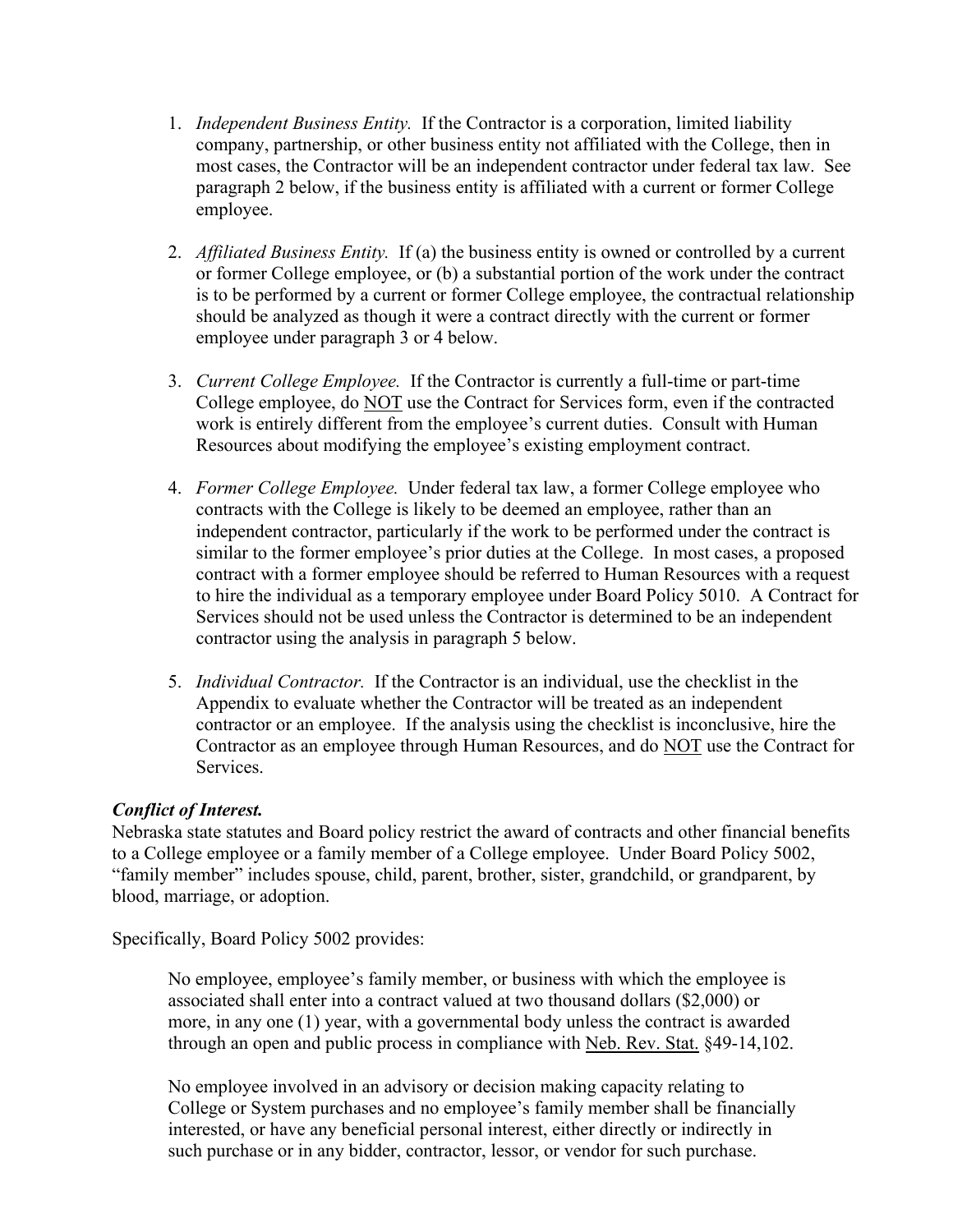### <span id="page-4-0"></span>*Liability Insurance Considerations.*

The College maintains property insurance, liability insurance, and other types of insurance pertinent to its operation. State statutes and Board policies do not dictate any minimum insurance requirements for Contractors. The College should require adequate insurance from a Contractor as necessary to protect the College in the event of damage or injury during the Contractor's performance of the contract. The Long Form provides four (4) liability insurance options for the College to consider in a risk/benefit analysis when entering into a contractual relationship.

Situations exist in which it may be unreasonable to require the Contractor to fully insure for a project. For example, if the contract is for a small remodeling job in a multimillion dollar building, it may be impossible or cost-prohibitive for the Contractor to obtain sufficient insurance to replace the building in the event the Contractor accidentally burns it down. In situations like this, the College may decide to assume the risk to get the work done.

On the other hand, in some situations it is essential for the Contractor to provide insurance. One example is a dangerous activity such as a bungee jump or inflatable bounce house. The College's liability insurance specifically excludes "trampolines and rebound devices," so the College must require the Contractor to maintain insurance that protects both the Contractor and the College. If you have questions regarding the coverage provided by the College's liability insurance, the Vice President for Administration and Finance or the Vice Chancellor for Student Affairs and Risk Management will provide guidance.

# <span id="page-4-1"></span>Drafting the Contract

The NSCS has provided two (2) contract forms for your use: a long form and a short form. The NSCS forms are preferred whenever possible, however, if the contractor requires the use of a different/external form, the guidance and checklists provided in these instructions should be used to make changes that may be necessary for the contractor's form.

# <span id="page-4-2"></span>*Do I use the Long Form or Short Form?*

It is always acceptable to use the Long Form Contract for Services when contracting with a nonemployee. However, neither of these forms should be used for employment contracts.

The Short Form Contract for Services may be used when the Contractor is an individual providing a one-time service, services of a short duration, or occasional services, with payment in full upon completion. Some examples of circumstances in which the Short Form Contract for Services could be used are a guest lecturer, or a simple construction task (*e.g.,* painting a room, pouring a concrete slab, or replacing a window or door).

The Short Form Contract for Services should also be used when the College will pay an honorarium or reimburse expenses to a volunteer. A documented contract is required to justify the payment. Current College employees are not eligible for honoraria. Any additional payment to a current employee must be reflected in a modification to the employee's existing employment contract or a request for reimbursement of employee expenses.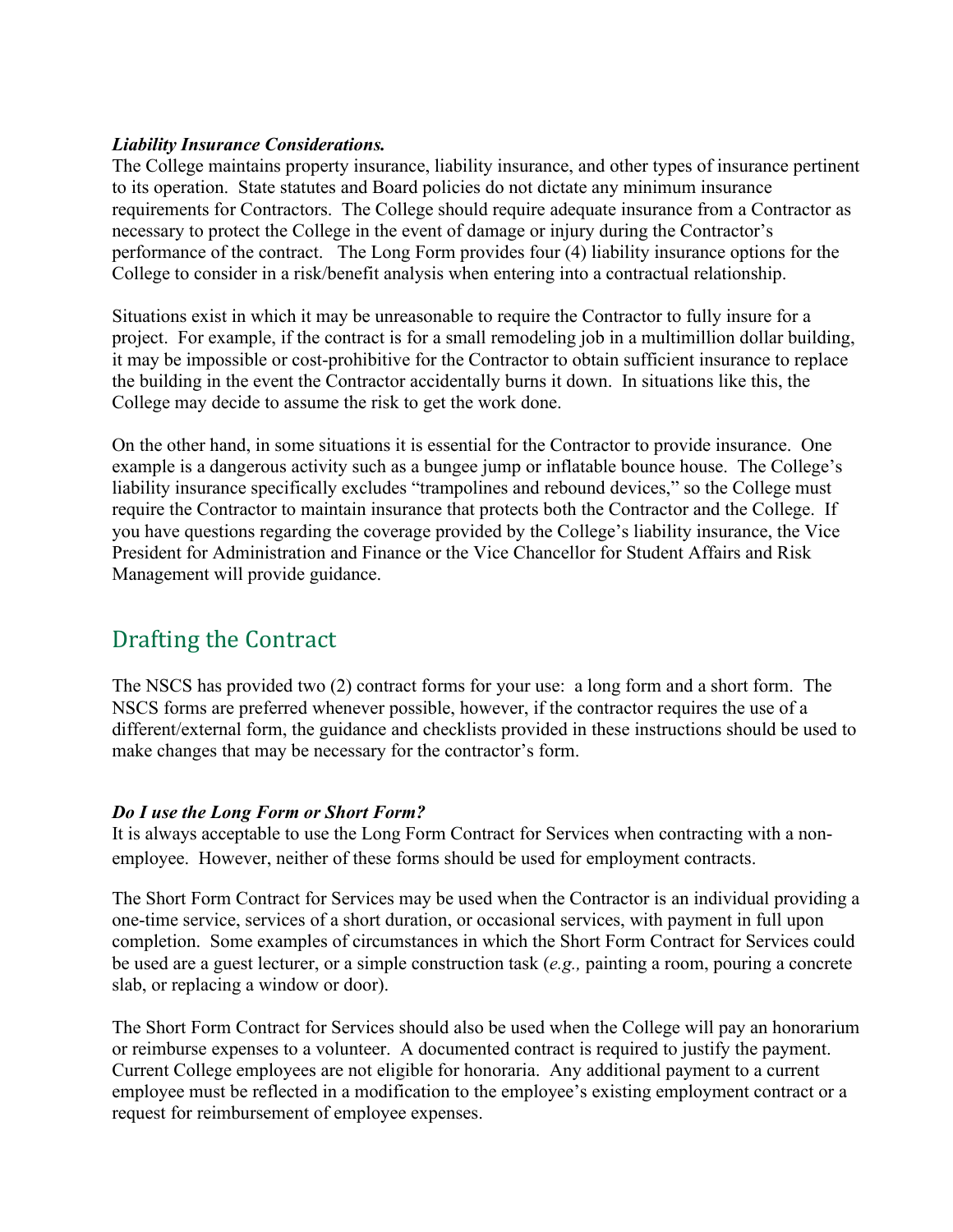The Long Form Contract for Services must be used if (a) the Contractor's performance of the Contract will require the use of other people, such as contractor employees or subcontractors; (b) the work is complex or will require substantial time to complete, such as a typical construction or remodeling project; (c) the provisions for payment are unusual, such as an advance payment for purchase of materials or a progress payment schedule based on milestones; or, (d) the College will require the Contractor to maintain liability insurance coverage for the protection of the College.

# <span id="page-5-0"></span>*Modifications to Contract Forms.*

The College should complete the Contract for Services by adding information where required. Detailed notes and instructions are provided on the following pages. If necessary, an addendum can be created to add contract terms. Appendices can also be added/attached to the Contract form. Any time an appendix is added, the Contract form must specifically note that the appendix "is attached and is incorporated by reference into the contract." Appendices to a contract can include a scope of work, a response to a request for proposal or other documents that provide further detail regarding the services to be provided or the terms of payment.

As a general rule, provisions should not be deleted from the Contract for Services form. Proposed deletions may be discussed with the General Counsel.

If at all possible, use the appropriate NSCS Contract for Services form. The use of a Contractor's form will require the addition of numerous provisions to comply with the restrictions that apply to the NSCS. Please refer to the *Contract Review Checklist* for the review of contracts for specific provisions.

#### <span id="page-5-1"></span>*Arbitration.*

Arbitration is a relatively streamlined procedure under which a dispute is submitted to an arbitrator (usually an expert in the field that is the subject matter of the contract), and the parties agree to abide by the arbitrator's decision. By agreeing to arbitration, the College gives up recourse to the court system. As a general matter, governmental agencies fare better in court than in arbitration. It is generally in the College's best interests to resist the inclusion of arbitration clauses in contracts.

#### <span id="page-5-2"></span>*Indemnification.*

Contractors frequently seek to include so-called "hold harmless," limitation of liability, or indemnification clauses in contracts. These clauses attempt to transfer liability from the contractor to the College. Do not offer to indemnify the Contractor, and always resist the addition of indemnification language. When presented with proposed indemnification language, the best response is, "Under our contract, each party is responsible for its own performance. If there is litigation, the court will determine who is liable." The Contractor may be able to purchase insurance to cover a risk the Contractor is uncomfortable taking. If the Contractor insists on indemnification, the Contract should include mutual indemnification provisions (each party will indemnify the other).

#### <span id="page-5-3"></span>*Statutory Requirements.*

The Nebraska Public Records statutes (Neb. Rev. Stat. §§84-712 through 84-713) provide citizens and other interested persons the right to obtain access to, and copies of, public records in the custody of the Nebraska State Colleges. Service contracts are public records.

In addition to being subject to public disclosure under the Nebraska Public Records statutes, most contracts that expend state funds are subject to Neb. Rev. Stat. §84-602.04 which requires contract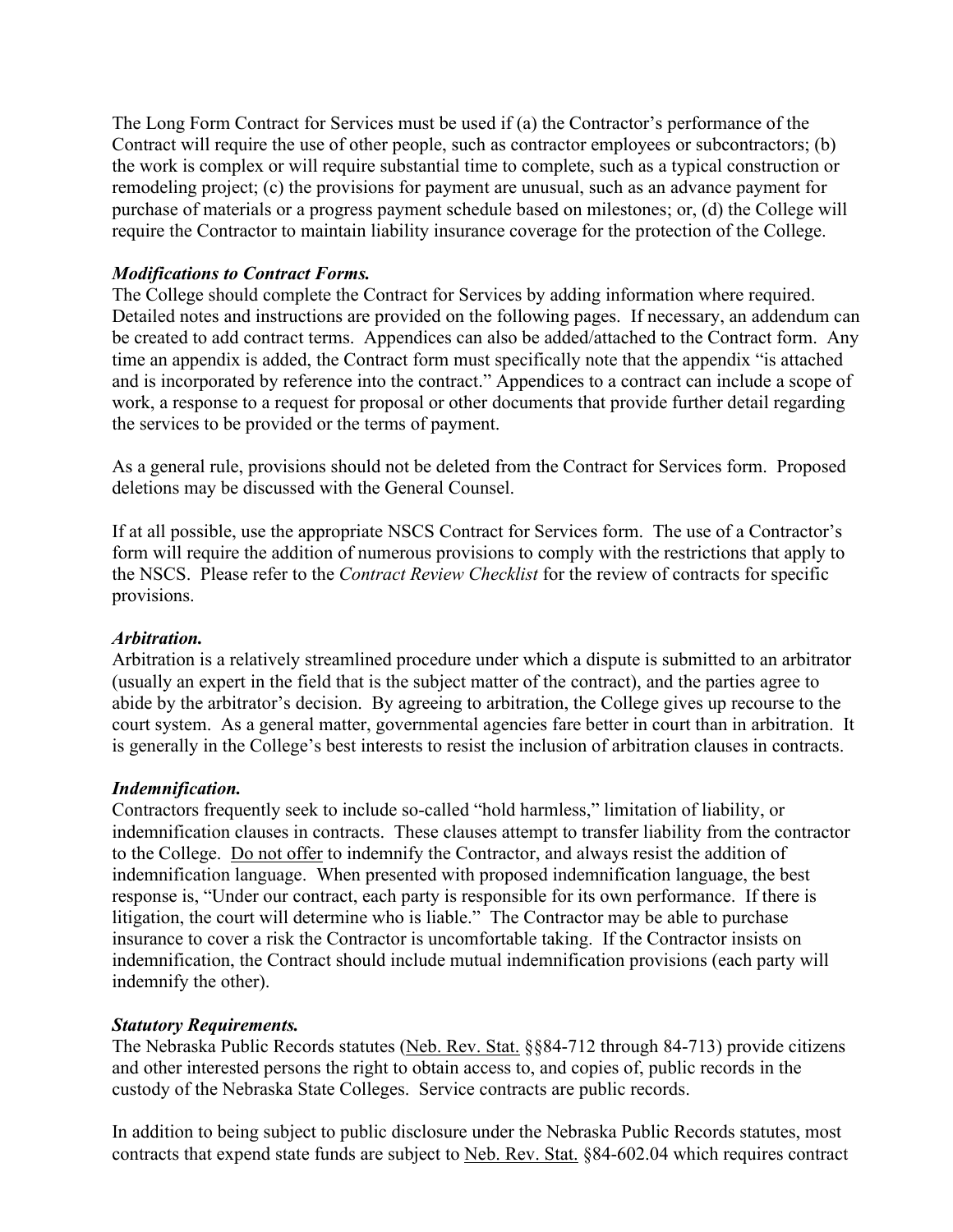information be included in a public, searchable database. The public website provides access to a copy of the full contract including any amendments and all documents incorporated by reference in the contract. Limited information, such as social security numbers, federal tax identification numbers, and signatures will be redacted.

The Prompt Payment Act applies to the NSCS under Neb. Rev. Stat. §§81-2401 through 81-2408.

Nebraska Interlocal Cooperation Act, Neb. Rev. Stat. §§13-801 through 13-827 may also be applicable to contracts between two (2) public entities.

Other statutes may apply. If you have any questions regarding the statutory obligations relating to contracts, please contact the General Counsel.

# <span id="page-6-0"></span>Section-by-Section Notes – Long Form Contract

# Long Form Contract Template: <https://www.nscs.edu/information-for/system-resources/procurement>

The following instructions are intended to assist you in completing the form, but do not take the place of a complete review. Please contact the General Counsel, if you have questions regarding the contract necessary for your particular circumstance.

*Parties.* Insert College name. Insert Contractor name and organizational form ("an individual," "a Nebraska corporation," etc.) If the College does not have a Form W-9 on file, the Contractor should complete a Form W-9, a copy of which is included in the Appendix. A form is also available on the DAS website, however, it is a dual form that includes ACH enrollment information. Due to the fact that the W-9 is uploaded into SAP, the Colleges should not use a combined form, but should instead complete a separate W-9.

If the Contractor is another governmental agency, the Nebraska Interlocal Cooperation Act, Neb. Rev. Stat. §§13-801 through 13-827, includes specific requirements that must be met. Interlocal agreements must be reviewed by the General Counsel and must always be approved by the Board of Trustees. The Long Form Contract will likely require substantial modifications to address all Interlocal agreement requirements. The Short Form Contract is not appropriate for Interlocal Cooperation Act Contracts

# • *Section 1. Effective Date.*

Please note a beginning date and an ending date. The Contract is enforceable when it is signed by all parties. No work should be done under the Contract until it has been signed by all parties. If Board approval is required, the Contract cannot be signed and work cannot be performed until Board approval has been obtained.

# • *Section 2. Services.*

Describe in detail the services to be provided by the Contractor (*be sure to include all elements addressing "who, what, when, where and how"*). If the description refers to an attachment, be sure to include the attachment and language incorporating the attachment by reference (*e.g.,* "the provisions of which are incorporated by reference"). If the attachment is an existing document, it is advisable to import an electronic version of the existing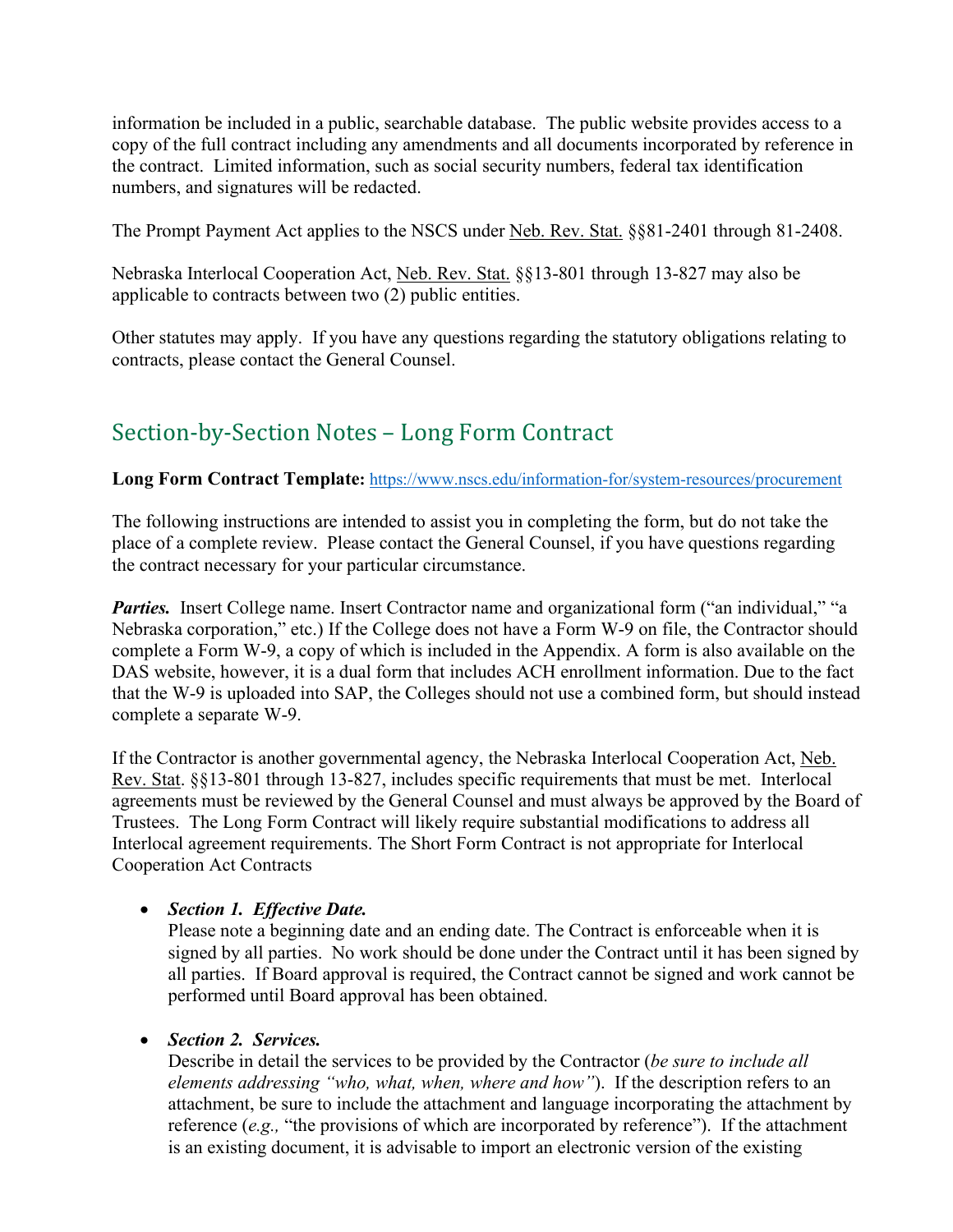document to the end of the Contract form. It is far better to attach a referenced document than to refer to an unattached document that may be difficult to find or reproduce if a dispute arises.

# • *Section 3. Consideration.*

Include the amounts and times of payment from the College to the Contractor. If the College will pay or reimburse expenses, the Contract should include specific descriptions (for example, travel, meals, or mileage) and maximum amounts of the expenses to be paid or reimbursed. If the Contract is for more than twenty-five thousand dollars (\$25,000), or if multiple payments will be made to the Contractor during a year, payment will be made by electronic transfer (ACH). ACH payment is optional for other contracts. To establish an electronic payment process, the Contractor must complete the State of Nebraska ACH Enrollment Form, available in fillable form at

[http://das.nebraska.gov/accounting/forms/forms.htm.](http://das.nebraska.gov/accounting/forms/forms.htm) A copy of the ACH Enrollment Form is also included in the Appendix.

# • *Section 4. Prompt Payment Act.*

The Prompt Payment Act applies to the NSCS under Neb. Rev. Stat. §§81-2401 through 81-2408.

# • *Section 5. Independent Contractor and Liability Insurance.*

See the general discussion above under "Contractor or Employee?" and refer to the *Checklist to Determine Employee/Contractor Status*. This section also includes the options related to liability insurance. If you are uncertain as to which option you should choose, please contact your Vice President for Administration and Finance or the Vice Chancellor for Student Affairs & Risk Management. Also, if you are requiring that the Contractor provide insurance related to the Contract, make sure you receive the certificate of insurance referenced in this section. If the College is required to provide a certificate of insurance, please contact Vice Chancellor for Student Affairs & Risk Management in the System Office to make that request.

# • *Section 6. Access to Records.*

The funding federal agency and the Comptroller General will have access to the Contractor's records under this section, only if the Contract is for the expenditure of federal funds. In addition to the specific provisions of this section, the Contract and attachments (with narrow exceptions) are public records under Neb. Rev. Stat. §§84-712 through 84-713. The Nebraska Auditor of Public Accounts has broad authority to review State College contracts under Neb. Rev. Stat. §§84-304 through 84-315.

# • *Section 7. New Employee Work Eligibility Status.*

State statute requires this provision for all State contracts for services physically performed within the state. See Neb. Rev. Stat. §§4-106 through 4-114. It is non-negotiable, and the language cannot be changed. If the Contractor is an individual or a sole proprietorship, the Contractor must complete the [Department of Administrative Services United States](https://das.nebraska.gov/materiel/docs/pdf/Individual%20or%20Sole%20Proprietor%20United%20States%20Attestation%20Form%20English%20and%20Spanish.pdf)  [Citizenship Attestation Form,](https://das.nebraska.gov/materiel/docs/pdf/Individual%20or%20Sole%20Proprietor%20United%20States%20Attestation%20Form%20English%20and%20Spanish.pdf) available on their website.

• *Section 8. Non-Discrimination.* Self-explanatory.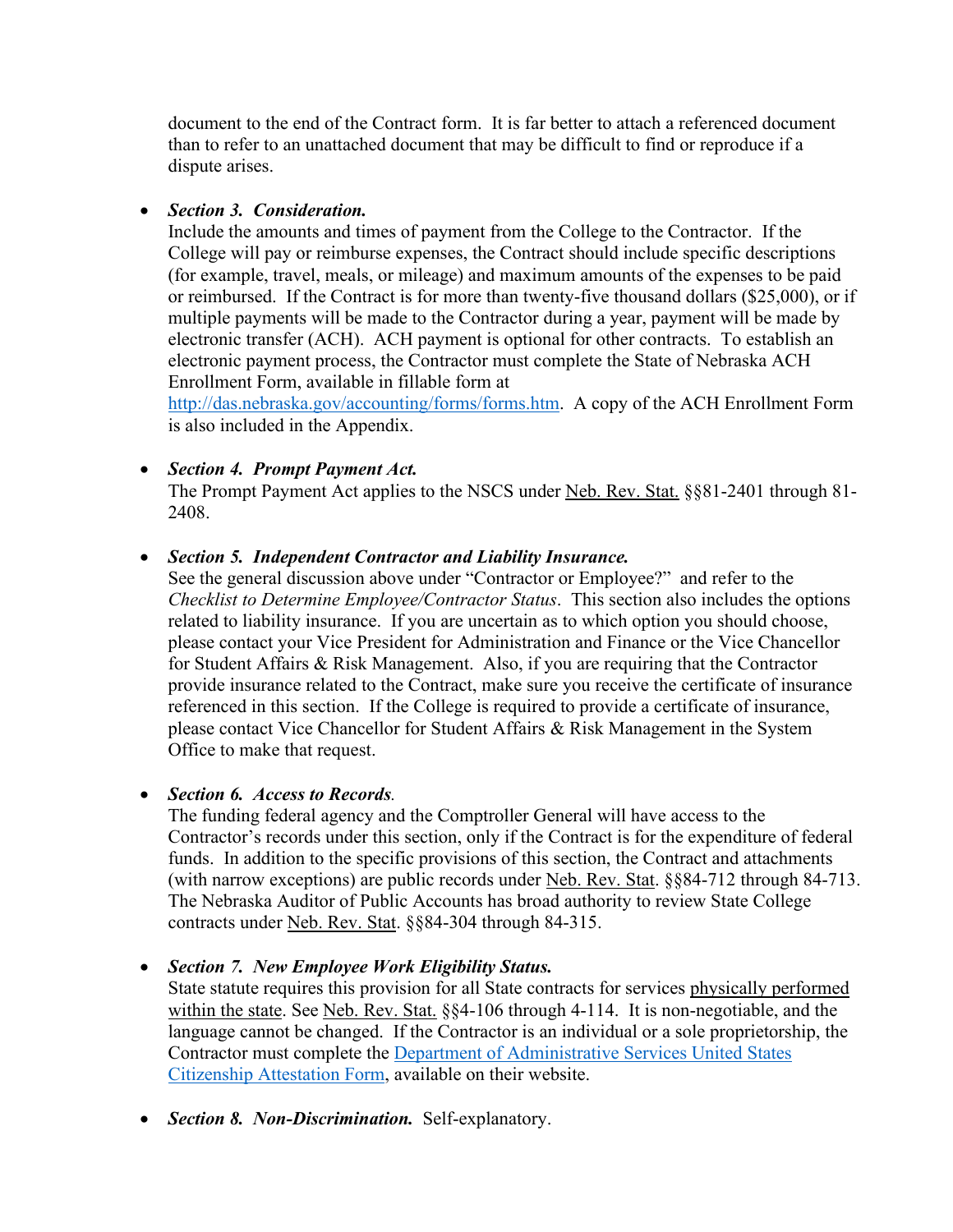• *Section 9. ADA & Drug-Free Workplace Requirements.*

This provision is based upon federal law and applies to all Contracts and Contractors within the United States.

# • *Section 10. Debarment/Suspension Certification.*

Applies only in the limited circumstances stated. Because the language is conditional, the paragraph does not need to be removed when it does not apply.

# • *Section 11. Use of Information; Property Ownership.*

This section has two purposes – to prevent the Contractor from using the College's information outside of the scope of its duties under the Contract, and to avoid future disputes about the ownership of property created under the contract. The assignment of copyright is especially important to make sure the College has unrestricted rights to use the Contractor's work product.

• *Section 12. Parties; Subcontractors; Assignment.* Self-explanatory.

# • *Section 13. Cancellation.*

If the Contractor cancels, the College will only pay for completed work. If the College cancels, the College will pay for completed work and work in progress.

• *Section 14. Default; Remedies.* Self-explanatory.

# • *Section 15. Unavailability of Funding.*

Board Policy 7015 requires this provision in Contracts that extend beyond the current fiscal year.

# • *Section 16. Complete Agreement; Governing Law; Amendment.*

Contractors often ask to change the state whose law will govern. As an agency of the State of Nebraska, it is difficult for the State Colleges to consent to the jurisdiction of another state, to become familiar with that state's law, and to pursue or defend litigation in the other state. Do NOT change the state in the Contract for Services form, and if a Contractor submits a form that specifies another state's law will apply, change it to Nebraska, whenever possible.

After the Contract is in effect, a change in circumstances, facts, or conditions that affects performance of the Contract may require an amendment to the Contract. The amendment can be made using the Contract for Services form. It is the responsibility of the designated College representative to monitor the parties' performance under the Contract and to make sure the Contract amendment is approved and signed by the Board, Chancellor, President, or Vice President as appropriate.

• *Section 17. Technology Access***.** Self-explanatory.

# • *Section 18. Confidentiality and Privacy.*

This section addresses the legal confidentiality and privacy requirements associated with Contracts whereby the Contractor is provided with user data from the College.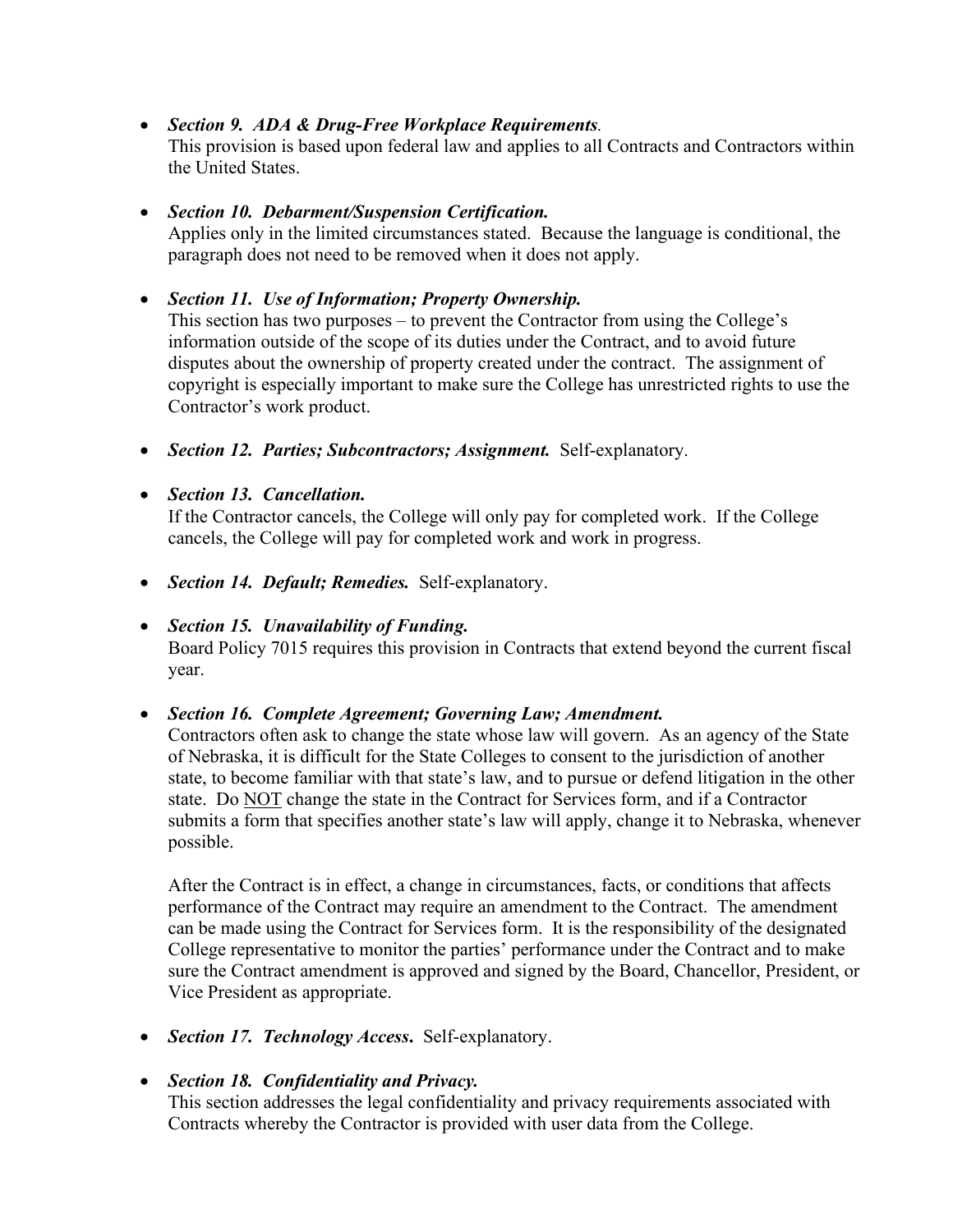## • *Section 19. Designated College Representative.*

Add name and contact information for designated College representative responsible for implementation, monitoring and oversight of the contract. The designated College representative must also be identified in the Board of Trustees materials. The designated College representative can be an administrator, faculty member or professional staff member. Support staff may not be designated as a College Representative.

# • *Section 20. Party Signatures.*

The Contractor should typically sign the document first. Refer to Board Policy 7015 to see who is authorized to sign the Contract for the College. Contracts may be signed electronically through DocuSign or other similar services. The Colleges are piloting the use of DocuSign for a limited number and type of documents. For more information regarding the availability and use of DocuSign, please contact the Vice Chancellor for Student Affairs and Risk Management.

# • *For College Office Use Only.*

This area allows a space for the College to note the appropriate budget code related to the contract.

# <span id="page-9-0"></span>Short Form Notes

### **Short Form Contract Template:** <https://www.nscs.edu/information-for/system-resources/procurement>

The following instructions are intended to assist you in completing the form but do not take the place of a complete review. Please contact the General Counsel, if you have questions regarding the contract necessary for your particular circumstance.

# • *Contract Terms.*

Insert College name. Insert Contractor name and organizational form ("an individual," "a Nebraska corporation," etc.). If the College does not have a Form W-9 on file, the Contractor should complete a Form W-9, a copy of which is included in the Appendix. The form is also available on the DAS website; however, it is a dual form that includes ACH enrollment information. Due to the fact that the W-9 is uploaded into SAP, the Colleges should not use a combined form, but should instead complete a separate W-9.

Describe in detail the services to be provided by the Contractor (*be sure to include all elements addressing "who, what, when, where and how"*). If the description refers to an attachment, be sure to include the attachment and language incorporating the attachment by reference (*e.g.,* "the provisions of which are incorporated by reference"). If the attachment is an existing document, it is advisable to import an electronic version of the existing document to the end of the Contract form. It is far better to attach a referenced document than to refer to an unattached document that may be difficult to find or reproduce if a dispute arises.

If the Contract is for more than twenty-five thousand dollars (\$25,000), or if multiple payments will be made to the Contractor during a year, payment will be made by electronic transfer (ACH). To establish an electronic payment process, the Contractor must complete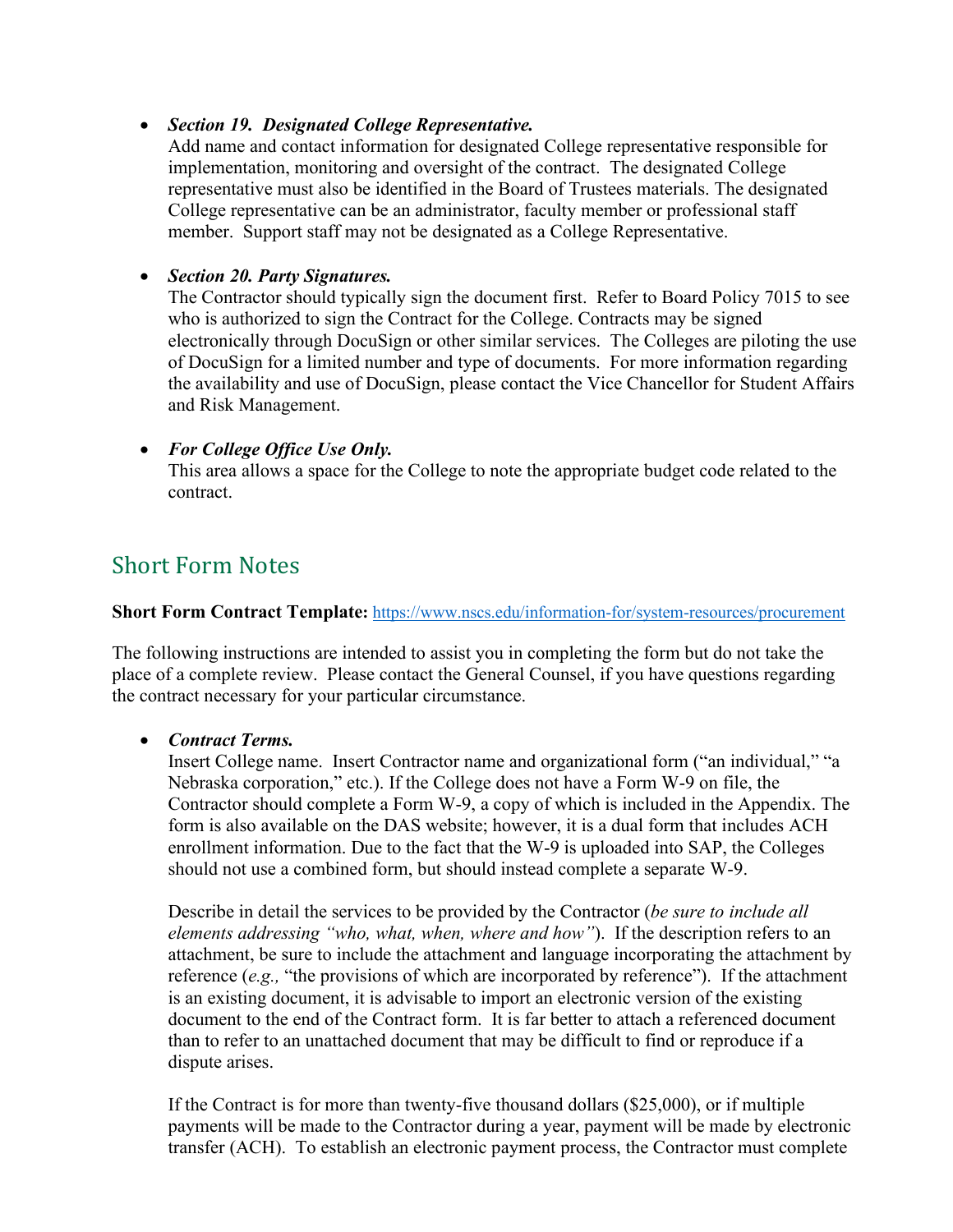the State of Nebraska ACH Enrollment Form, available in fillable form at [http://das.nebraska.gov/accounting/forms/forms.htm.](http://das.nebraska.gov/accounting/forms/forms.htm) A copy of the ACH Enrollment Form is also included in the Appendix.

If the College will pay or reimburse expenses (for example, travel, meals, or mileage), the Contract should include specific descriptions and maximum amounts of the expenses to be paid or reimbursed.

# • *New Employee Work Eligibility Status.*

State statute requires that all State contracts for services physically performed within the state include the new employee work eligibility status provision set forth in the second through seventh paragraphs. See Neb. Rev. Stat. §§4-106 through 4-114. It is nonnegotiable, and the language cannot be changed. If the Contractor is an individual or a sole proprietorship, the Contractor must complete the [Department of Administrative Services](https://das.nebraska.gov/materiel/docs/pdf/Individual%20or%20Sole%20Proprietor%20United%20States%20Attestation%20Form%20English%20and%20Spanish.pdf)  [United States Citizenship Attestation Form,](https://das.nebraska.gov/materiel/docs/pdf/Individual%20or%20Sole%20Proprietor%20United%20States%20Attestation%20Form%20English%20and%20Spanish.pdf) available on their website.

• *Non-Discrimination.* Self-explanatory.

# • *ADA & Drug-Free Workplace Requirements.*

This provision is based upon federal law and applies to all contracts and contractors within the United States.

• *Technology Access***.** Self-explanatory.

# • *Confidentiality and Privacy.*

This section addresses the legal confidentiality and privacy requirements associated with Contracts whereby the Contractor is provided with user data from the College.

# • *Designated College Representative.*

Add name and contact information for the designated College representative responsible for administering and monitoring the Contract. The designated College representative must also be identified in the Board of Trustees materials. The designated College representative can be an administrator, faculty member or professional staff member. Support staff may not be designated as a College Representative.

# • *Signatures.*

The Contractor should typically sign the document first. Refer to Board Policy 7015 to see who is authorized to sign the Contract for the College. Contracts may be signed electronically through DocuSign or other similar services. The Colleges are piloting the use of DocuSign for a limited number and type of documents. For more information regarding the availability and use of DocuSign, please contact the Vice Chancellor for Student Affairs and Risk Management.

# • *For College Office Use Only.*

This area allows a space for the College to note the appropriate budget code related to the Contract.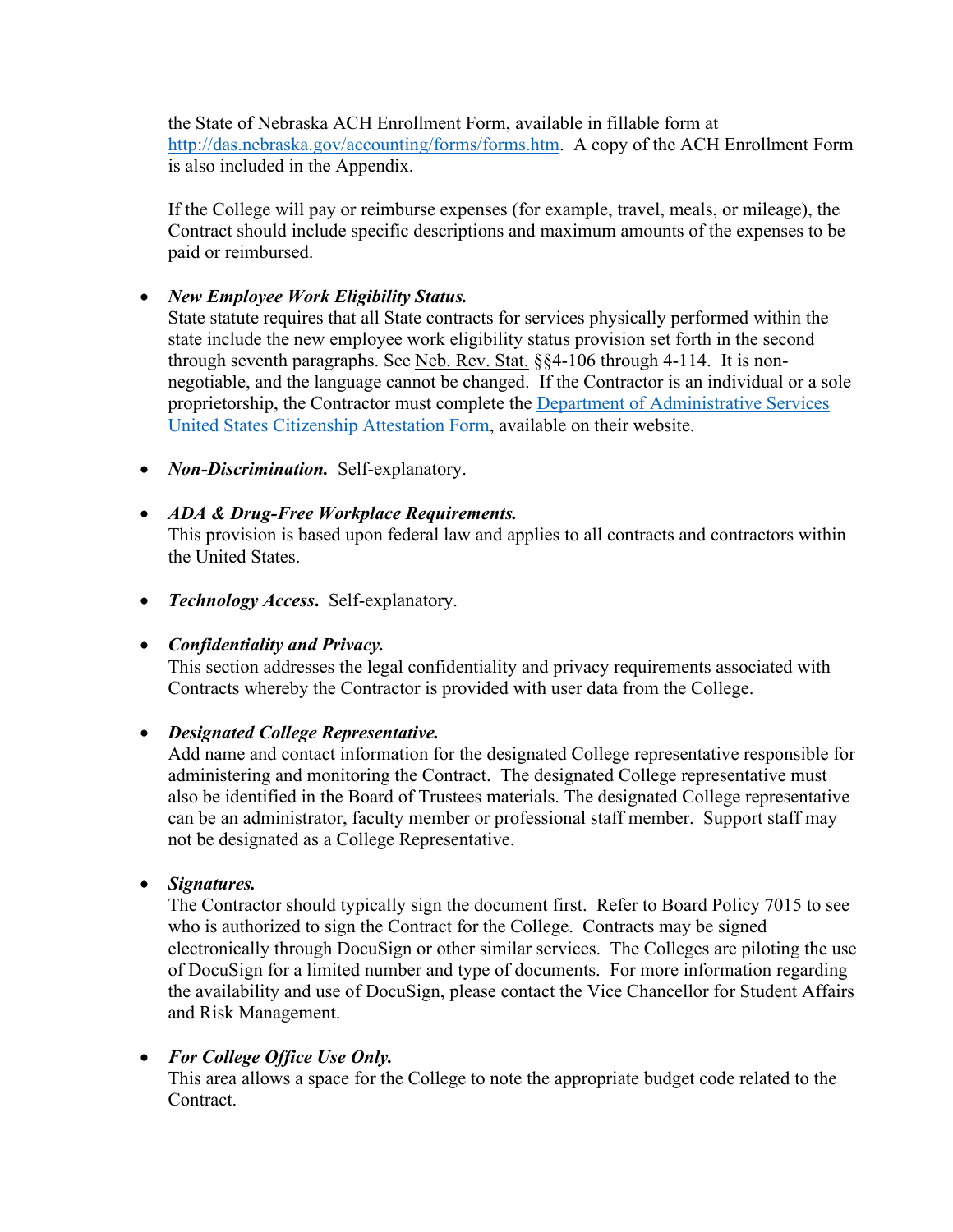# <span id="page-11-0"></span>Student Organization Contracts

Under Board Policy 3300, "Student organizations wishing to enter into agreements or contracts with persons, corporations or organizations, external to the College community, must have approval by the College's Vice President for Administration and Finance, or his or her designee, prior to entering into such an agreement or contract in order to ensure that the contract does not create inappropriate or unanticipated liability for the College and the Board of Trustees." This approval does NOT mean that the College's Vice President for Administration and Finance, or his or her designee should sign the agreements or contract. Student organization contracts cannot be signed by College faculty or staff on behalf of the student organizations. Contracts on behalf of student organizations must be signed by the appropriate student organization officer. The individual signing the contract on behalf of the student organization must be nineteen (19) years of age or older.

We have provided two (2) example contract forms to assist student organizations: one (1) for agreements between the student organization and a vendor and one (1) for agreements which include the use of College resources and would require the College to be included as a party. Copies of these examples are provided in the Appendix.

Because student organizations will often use College facilities and their activities will be associated with the College in the public perception, the College's review of student organization contracts may extend beyond a narrow legal definition of "liability."

Contracts proposed by student organizations should be reviewed for the following:

• *Funding.* 

What is the source of payment the student organization expects to use? If the plan is to sell tickets or merchandise to cover the cost of an event, does the student organization have a backup source of funds to meet its obligations under the Contract in the event sales are insufficient? If the costs of the Contract are to be paid from student trust funds, do sufficient funds exist to cover the cost? If the College and a student organization are cofunding an event or activity, any portion of the costs allocated to the student organization must be paid from student activity fees.

# • *Risks to the Public.*

Does the student organization or contractor carry adequate insurance to cover common or foreseeable risks of the activity? Will the student organization and the College be designated as "additional insureds" on the Contractor's policy? The College's insurance will cover some risks, such as the risk of someone being injured because of a dangerous condition in a College building. In other cases, such as rebound devices and trampolines, the College's insurance policies do not cover the risk.

#### • *Risks to the College.*

Does the activity put participants, onlookers, other people, or College property in unreasonable danger? Will the activity cast an unfavorable light on the reputation of the College? (If this is a concern, it should be discussed with the Vice President for Student Affairs.) Does the Contract attempt to make the College a financial guarantor for the student organization? Will the Contract require extraordinary or overtime work of College personnel or otherwise strain the resources of the College?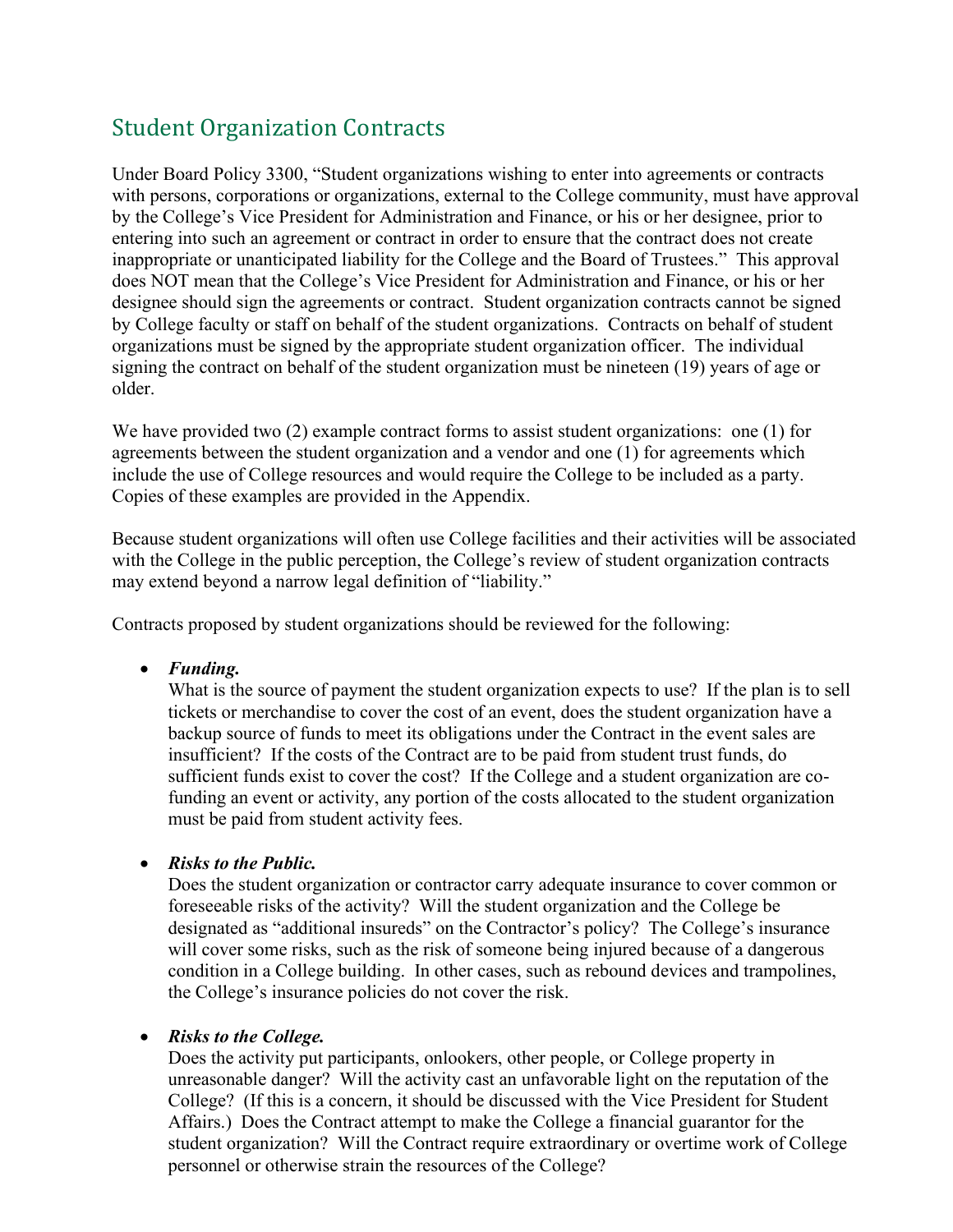### • *Scheduling.*

Does the activity conflict with academic or College-sponsored activities? Will the activity disrupt the reasonable expectations of others in the community (*e.g.,* excessive noise during classes or late at night)?

#### • *Liability Insurance Considerations for Student Organizations.*

The College maintains property insurance, liability insurance, and other types of insurance pertinent to its operation; however, the College's insurance coverage does not extend to Student Organizations. Student Organizations should conduct business with this understanding.

Student Organizations should be encouraged to require adequate insurance from a Contractor, as necessary, to protect the Student Organization (and the College if the services are held on the College's campus) in the event of damage or injury during the Contractor's performance of the Contract. The Student Organization should evaluate any insurance policy it has in relation to the Contract. The Student Organization Contract for Services examples provide four (4) liability insurance options for Student Organizations to consider in a risk/benefit analysis when entering into a contractual relationship.

Situations exist in which it may be unreasonable to require the Contractor to fully insure for a Contract for Services. For example, if the Contract is for a speaking engagement in a multimillion dollar College building, it may be impossible or cost-prohibitive for the Contractor to obtain sufficient insurance to replace the building in the event the Contractor accidentally burns it down. In situations like this, the College may decide to assume the risk in order to allow for the Student Organization's service/event.

On the other hand, in some situations it is essential for the Contractor to provide insurance. One example is a dangerous activity such as a bungee jump or inflatable bounce house. Liability insurance policies often specifically exclude "trampolines and rebound devices," so the Student Organization must require the Contractor to maintain insurance that protects both the Student Organization and the College (if service is on the College's campus). If the Student Organization has questions regarding the level of liability insurance that should be required of Contractors, the Student Organization may contact the Vice President for Administration and Finance for additional guidance.

If a Student Organization is contracting for the use of space at an off-campus location, the Student Organization may be asked to secure liability insurance for the event and provide a certificate of insurance to the off-campus location. The College cannot provide this insurance or a certificate of insurance. We are currently assisting student government to securing liability coverage for Student Organizations. More information will be provided to the Colleges and student government when available.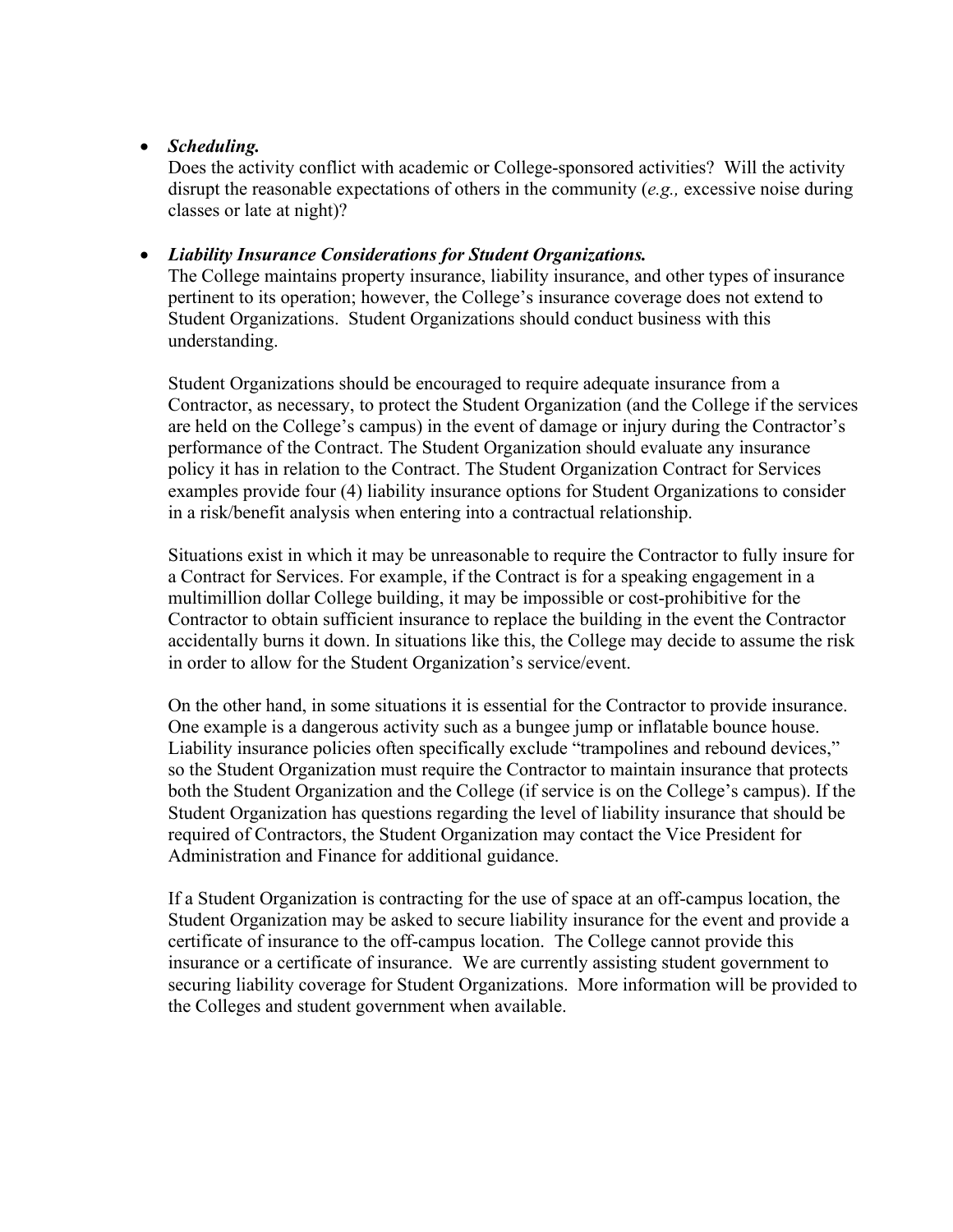# <span id="page-13-0"></span>APPENDIX LIST

- 1. Checklist to Determine Employee/Independent Contractor Status
- 2. Long Form Contract and Short Form Contract Templates
- 3. Contract Review Checklist
- 4. Board Approval Checklist
- 5. Guidelines for State Contracts Website Compliance
- 6. Student Organization Contract Examples
- 7. W-9 and ACH Enrollment Form
- 8. United States Citizenship Attestation Form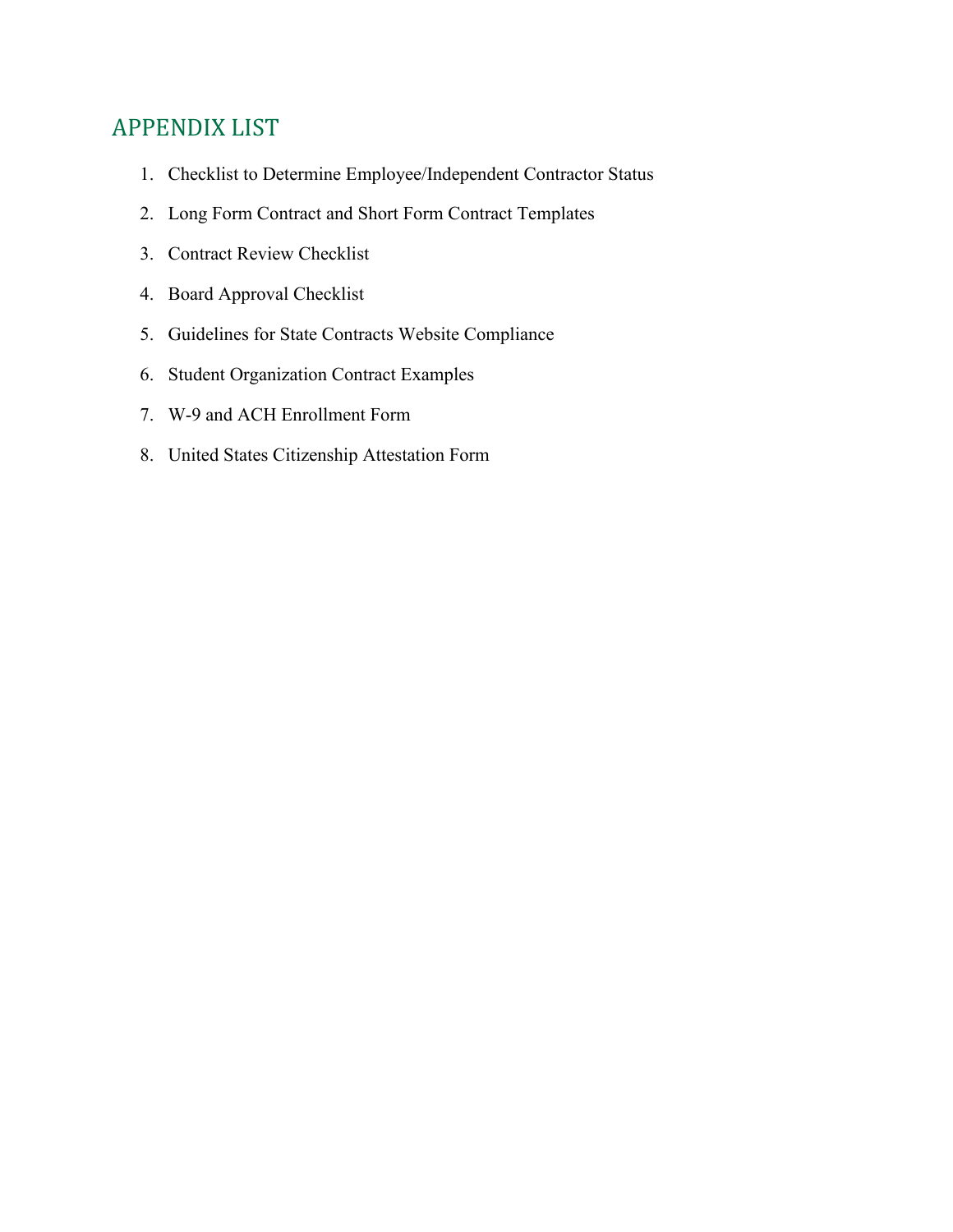# <span id="page-14-0"></span>Checklist to Determine Employee/Independent Contractor Status

| 1. | Is the Contractor a current employee of the College?                                                                                                                            | $\Box$ Yes | $\Box$ No |
|----|---------------------------------------------------------------------------------------------------------------------------------------------------------------------------------|------------|-----------|
| 2. | During the past two (2) years, did the Contractor provide similar<br>services to the College as a full or part-time employee?                                                   | $\Box$ Yes | $\Box$ No |
| 3. | Does the Contractor work exclusively for the College (versus<br>operating a trade or business that offers services to the general public)?                                      | $\Box$ Yes | $\Box$ No |
| 4. | Will the College be providing specific direction to the Contractor as<br>when, where, and how the work is to be done?                                                           | $\Box$ Yes | $\Box$ No |
| 5. | Will the College be requiring the Contractor to undergo specific<br>training?                                                                                                   | $\Box$ Yes | $\Box$ No |
| 6. | Will the College be directing to whom the Contractor is assigning<br>specific tasks or be involved in the hiring, supervision or direct<br>payment of the Contractor's workers? | $\Box$ Yes | $\Box$ No |
| 7. | Will the College require that the Contractor work specific days or<br>hours (like an employee) rather than allowing the Contractor to<br>establish the work schedule?           | $\Box$ Yes | $\Box$ No |
| 8. | Will the College provide all of the tools, equipment, and supplies that<br>the Contractor will use in performing the work?                                                      | $\Box$ Yes | $\Box$ No |

*Answering "Yes" to any of the questions above indicates the Contractor may be considered an employee, rather than an independent contractor, and you should consult with your Vice President for Administration and Finance or the General Counsel as to whether the Contractor should be hired as a temporary employee under Board Policy 5010, and the Contract for Services should not be used.*

# **Additional Guidance:**

# **Behavioral Control:**

Questions 4, 5, 6 and 7 relate to the amount of behavioral control between the parties. Whether the College provides specific direction as to when, where and how the work is done, whether the College requires specific training, whether the College controls how the worker assigns work and hires additional workers, and the College's control over the worker's schedule all shed light on the behavioral relationship. These questions are likely sufficient to establish the amount of behavioral control the College exerts over the worker for this analysis.

# **Financial Control:**

Question 8 and 3, regarding the provision of tools and supplies as well as the exclusivity of the working arrangement, inquire into the financial relationship of the parties. However, it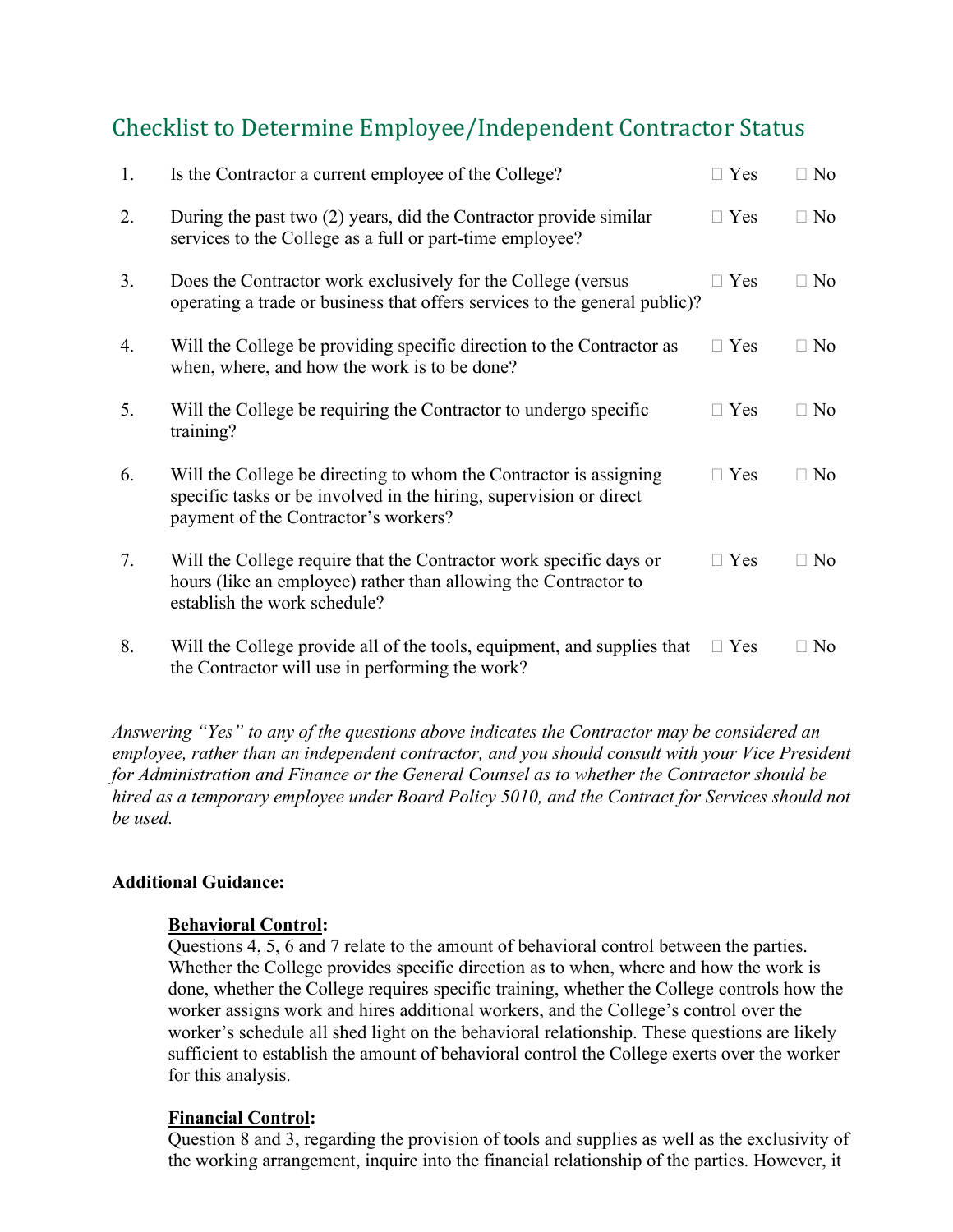may be advisable to consider additional aspects of the parties' financial relationship. Factors such as the opportunity for profit or loss by the worker and the method of payment may be additionally helpful:

- Is the Contractor paid hourly or weekly?
	- o Hourly/weekly pay may indicate an employee relationship, while payment on commission or a per-assignment basis may indicate an independent contractor relationship.
- Is the Contractor responsible for paying their own business and travel expenses?
	- o Employees are generally directly reimbursed of travel and other business costs, while independent contracts are generally responsible for those expenses.

# **Relationship Control:**

Questions 1, 2, 3, and 7 inquire into the parties' relationship to one another and how they perceive the employment relationship. Whether the College is the worker's only employer, whether the worker is currently or has recently been an employee of the College, and the extent to which the College determines the worker's schedule are all relevant to an analysis of relationship control. These questions are also likely sufficient for an analysis of the parties' relationship control. Additional factors that may be helpful in assessing relationship control include the permanency of the position, any employee benefits provided, and the regularity of business activity.

- Does the College provide the Contractor with vacation, retirement, or health benefits?
	- o Provision of these benefits may indicate an employee relationship.
- Has the College hired the Contractor for a specific time period?
	- o This factor would indicate an independent contractor relationship. Employees are generally hired for an indefinite period.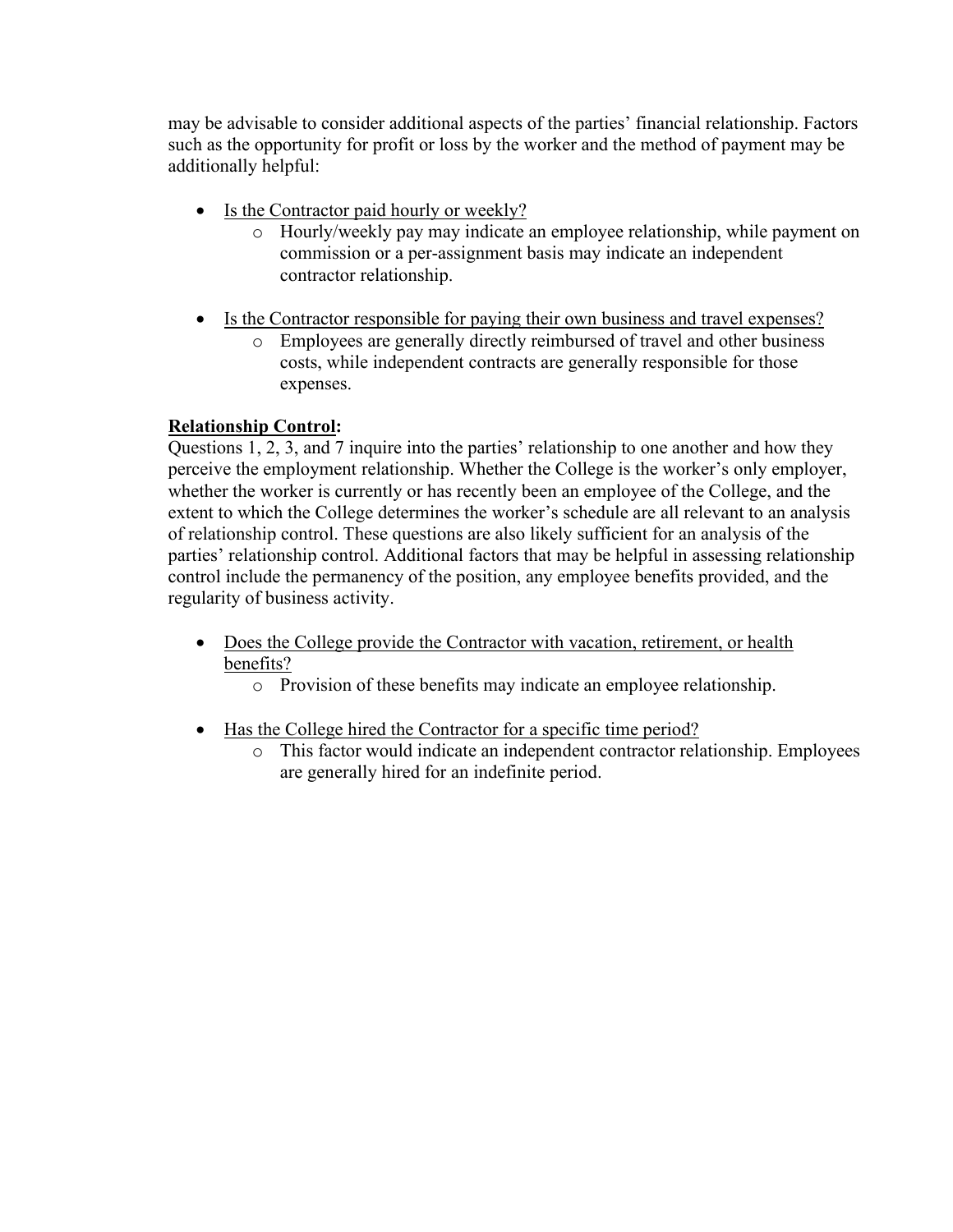# <span id="page-16-0"></span>Long Form Contract and Short Form Contract Templates

The long and short form contract templates can be found on the procurement webpage of the NSCS website, or by clicking the following link:

**<https://www.nscs.edu/information-for/system-resources/procurement>**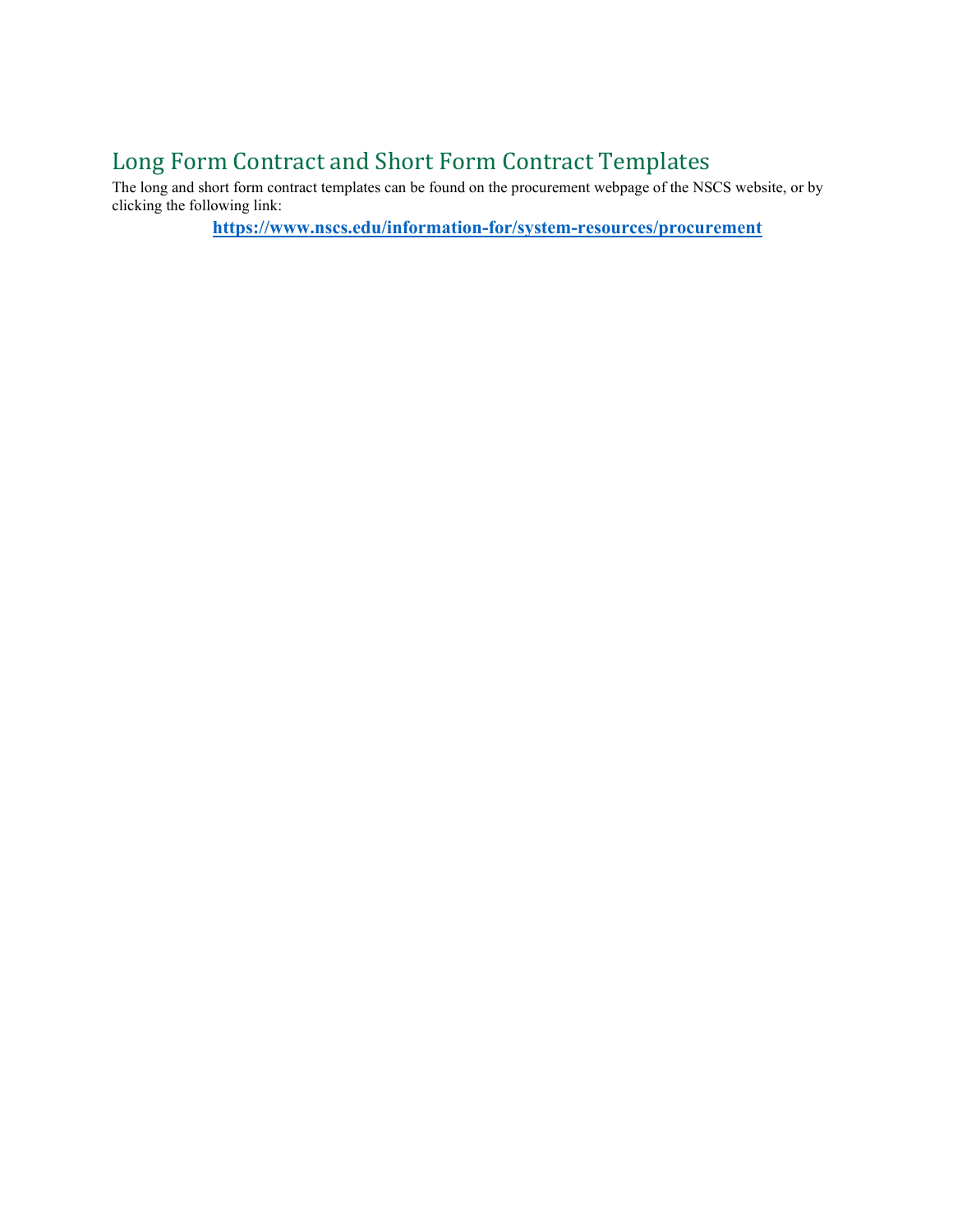# <span id="page-17-0"></span>Contract Review Checklist

Please use this checklist to ensure key provisions are addressed. This checklist should not take the place of a thorough legal review.

# **Parties**

- □ The College is identified in the Contract as "The Board of Trustees of the Nebraska State Colleges doing business as INSERT NAME OF COLLEGE"
- □ The Contractor is identified by its full name and organizational form ("an individual," "a Nebraska corporation," etc.)
- □ The Contract does NOT allow the Contractor to assign or transfer any interest, rights, or duties in the Contract to another without the College's written permission.

# **Effective Date of Contract**

 $\Box$  The beginning and ending dates of the Contract are clearly stated.

# **Services**

- $\Box$  The Contract clearly states in detail the services to be performed and/or products to be delivered.
- $\Box$  If the Contract specifically references a detailed scope of work attached to the Contract, the Contract includes language referencing the attachment and incorporating its terms. (e.g. "A scope of work is attached as Appendix A, the provisions of which are incorporated by reference.")

# **Payment**

- □ The amounts and times for payments from the College to the Contractor are clearly stated.
- $\Box$  Contract contains the following language regarding the Prompt Payment Act:

"In the event any amount due under this Contract remains unpaid for forty-five (45) days after the due date, the unpaid amount shall bear interest from the 31st day after the due date at the rate specified in the Prompt Payment Act, Neb. Rev. Stat. §§81- 2401 through 81-2408."

- $\Box$  If the Contract is for more than twenty-five thousand dollars (\$25,000) or if multiple payments will be made to the Contractor during a year, the Contract states that payment will be made by electronic transfer (ACH).
- $\Box$  If payment will be made by ACH, an ACH Enrollment Form has been completed by the Contractor and is attached to the Contract.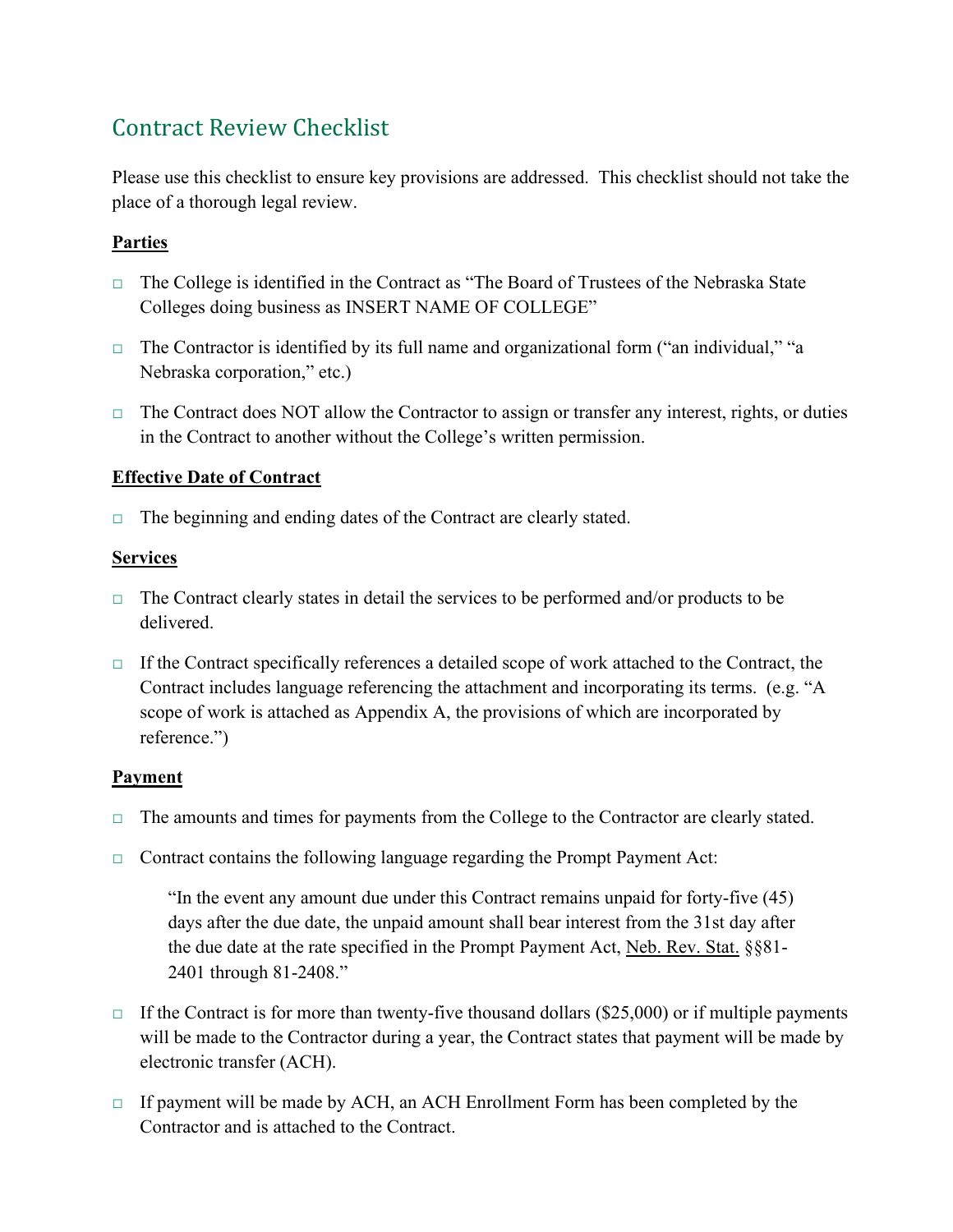# **Liability and Insurance**

- $\Box$  The Contract does NOT contain any language stating that the College will indemnify the Contractor or hold the Contractor harmless. If a party insists on indemnification, the Contract includes mutual indemnifications provisions (each party will indemnify the other).
- $\Box$  The Contract does NOT contain language requiring arbitration or mediation between the College and the Contractor in the event of a dispute. If a party is insisting on the inclusion of language requiring arbitration or mediation, contact the General Counsel prior to signing.
- $\Box$  The Contract clearly identifies the party responsible for having insurance to cover the activity or work at issue in the Contract.
- $\Box$  If the Contractor is providing the insurance, the Contractor is required to provide the College with a certificate of insurance.

# **Conflict of Interest**

- $\Box$  If the Contract is valued at two thousand dollars (\$2,000) or more and was not awarded through an open and public process, NO employee, employee's family member, or business with which the employee is associated is a party to this Contract.
- □ NO employee involved in an advisory or decision making capacity relating to College or System purchases and no employee's family member is financially interested, or has any beneficial personal interest, either directly or indirectly in this Contract.

# **Other Required Provisions**

- □ **New Employee Work Eligibility Status** The Contract is for services to be physically performed within Nebraska and includes language either from a or b below.
	- a. Employee Work Eligibility Status. The Contractor is required and hereby agrees to use a federal immigration verification system to determine the work eligibility status of new employees physically performing services within the State of Nebraska. A federal immigration verification system means the electronic verification of the work authorization program authorized by the Illegal Immigration Reform and Immigrant Responsibility Act of 1996, 8 U.S.C. 1324a, known as the E-Verify Program, or an equivalent federal program designated by the United States Department of Homeland Security or other federal agency authorized to verify the work eligibility status of a newly hired employee.
	- b. The Contractor is an individual or sole proprietorship. The Contractor must complete the ["United States Citizenship Attestation Form,](https://das.nebraska.gov/materiel/docs/pdf/Individual%20or%20Sole%20Proprietor%20United%20States%20Attestation%20Form%20English%20and%20Spanish.pdf)" available on the Department of Administrative Services website. If the Contractor indicates on such attestation form that he or she is a qualified alien, the Contractor agrees to provide US Citizenship and Immigration Services (USCIS) documentation required to verify the Contractor's lawful presence in the United States using the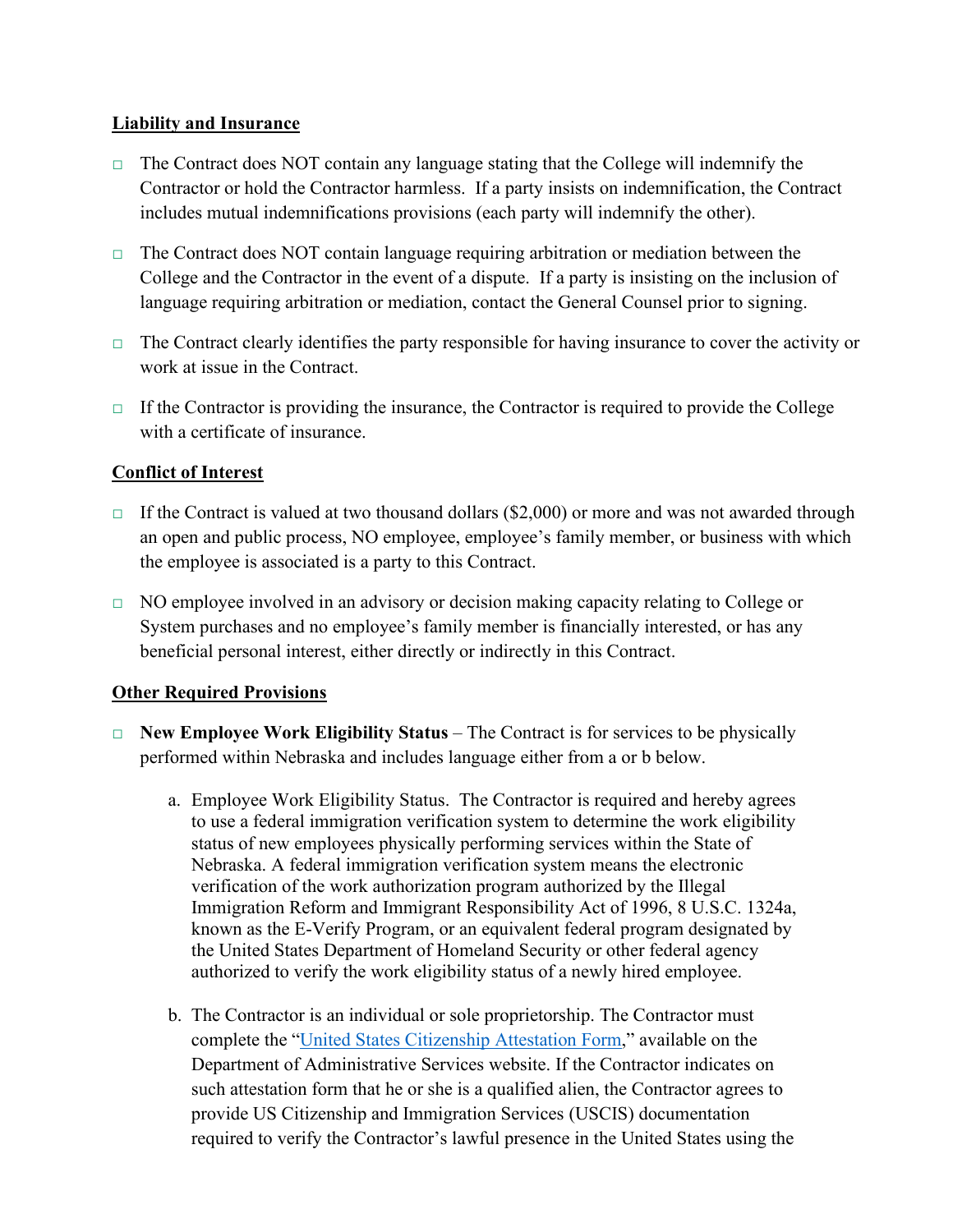Systematic Alien Verification for Entitlements (SAVE) Program. The attestation form and USCIS documents (if applicable) must be attached to the Contract.

The Contractor understands and agrees that lawful presence in the United States is required and the Contractor may be disqualified or the Contract terminated if such lawful presence cannot be verified as required by Neb. Rev. Stat. §4-108.

□ **Non-Discrimination** - The Contract contains the following language related to nondiscrimination:

The Contractor agrees to comply fully with Title VI of the Civil Rights Act of 1964, as amended, the Nebraska Fair Employment Practice Act, Neb. Rev. Stat. §§48-1101 through 48-1125, as amended, and Board Policy 5000 in that there shall be no discrimination against any employee who is employed in the performance of this Contract, or against any applicant for such employment, because of age, color, national origin, race, religion, disability, sex, sexual orientation, or gender identity. This provision shall include, but not be limited to, employment, promotion, demotion, transfer, recruitment, layoff, termination, rates of pay or other forms of compensation, and selection for training including apprenticeship. The Contractor further agrees to insert a similar provision in all subcontracts for services allowed under this Contract.

□ **ADA & Drug-Free Workplace Requirements** – The Contract contains the following or similar language related to the ADA & Drug-Free Workplace Requirements:

All provisions of this Contract are subject to the Americans with Disabilities Act (ADA). Further, the Contractor certifies that the Contractor operates a drug-free workplace and, during the term of this Contract, will be in compliance with the provisions of the Drug-Free Workplace Act of 1988.

□ **Information Technology CIO Review** – If the Contract applies to Information Technology hardware, software or service purchases, the College contract representative must consult with the CIO prior to the contract's execution. This consultation will help ensure that data security is maintained in compliance with federal regulatory frameworks, and that new purchases are compatible and can be effectively supported and integrated with existing network systems, per Board Policy 7003: Information Security Program (at the time of this writing available at: [https://www.nscs.edu/policy-manual/detail/208-7003-information%20security%20program\)](https://www.nscs.edu/policy-manual/detail/208-7003-information%20security%20program).

# **Additional Documents for Contract**

The following documents are included with the Contract:

- □ W-9 and ACH Enrollment Form
- □ United States Citizenship Attestation Form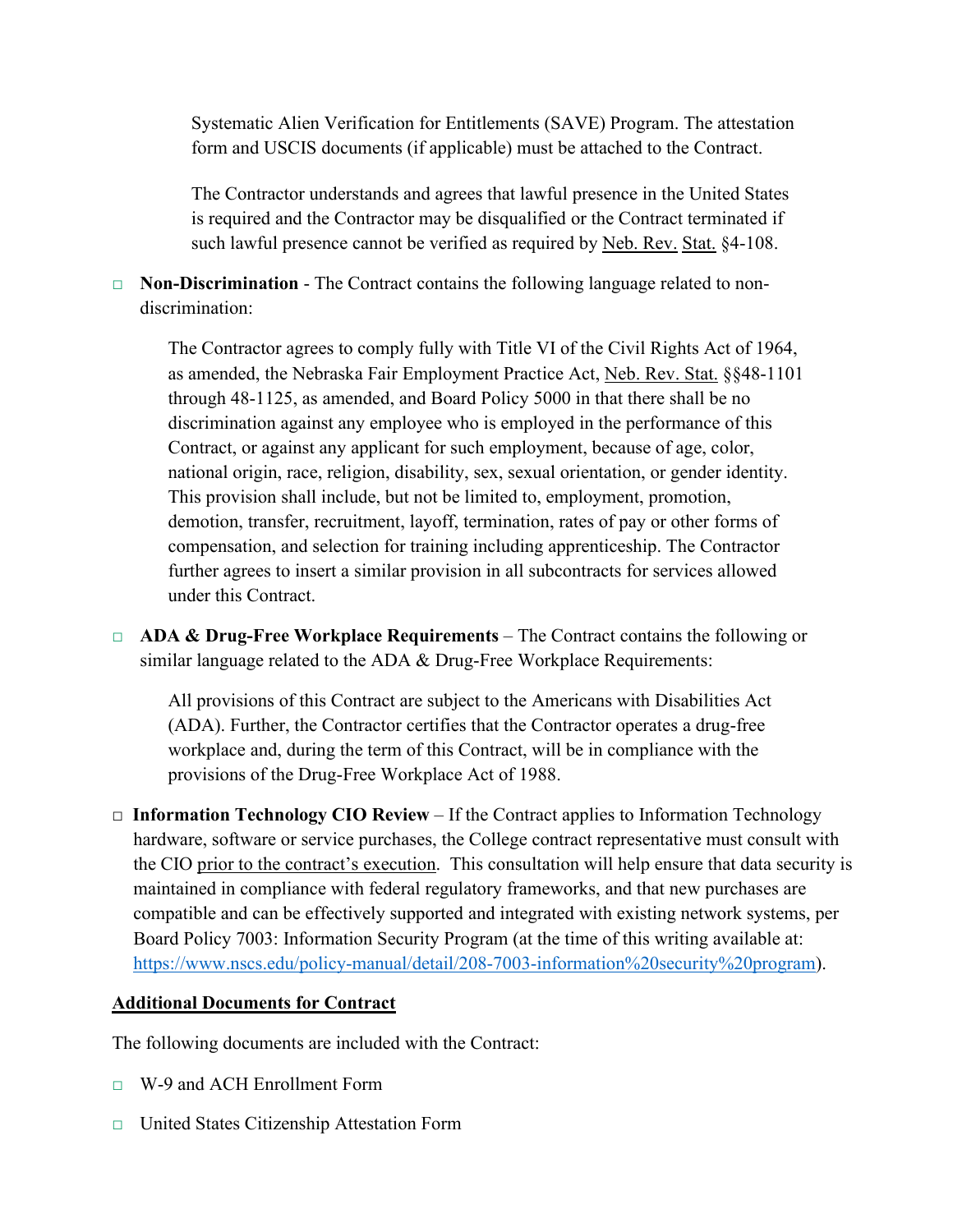# <span id="page-20-0"></span>Board Approval Checklist

The following is a summary of the Board approval required for various contracts. All contracts NOT requiring Board approval shall be signed by the President, Vice President for Administration and Finance or the Vice President for Academic Affairs. In the event that the President, Vice President for Administration and Finance or the Vice President for Academic Affairs are not able to sign on behalf of their respective institution, the Chancellor is authorized to execute a contract on behalf of the institution.

| <b>Type of Contract</b>                                     | <b>Board</b>    | No           | <b>Board</b>  |
|-------------------------------------------------------------|-----------------|--------------|---------------|
|                                                             | <b>Approval</b> | <b>Board</b> | <b>Policy</b> |
|                                                             |                 | Approval     |               |
|                                                             |                 |              |               |
| Contracts, Memorandums of Understandings, or                | $\mathbf{X}$    |              | 7015          |
| Agreements establishing collaborative, educational          |                 |              |               |
| partnerships between the Colleges and external entities     |                 |              |               |
| All contracts for capital construction projects             | X               |              | 8060;         |
|                                                             |                 |              | 8064-         |
|                                                             |                 |              | 8068          |
| Any contract with individual students for room and board or |                 | X            | 7015          |
| deferred payment programs                                   |                 |              |               |
| Any student internship, practicum or workforce training     |                 | X            | 7015          |
| grant Agreements.                                           |                 |              |               |
| Any community service and service learning contracts.       |                 | X            | 7015          |
| Any Northeast Nebraska Teacher Academy Agreements           |                 | $\mathbf{X}$ | 7015          |
| (NENTA.)                                                    |                 |              |               |
| Any articulation Agreements to determine course             |                 | X            | 7015          |
| equivalencies in accordance with Board Policies.            |                 |              |               |
| Any bus chartering contracts.                               |                 | X            | 7015          |
| Any contract for the purchase of food and consumable food   |                 | X            | 7015          |
| service items used in the regular course of business        |                 |              |               |
| operations.                                                 |                 |              |               |
|                                                             |                 |              |               |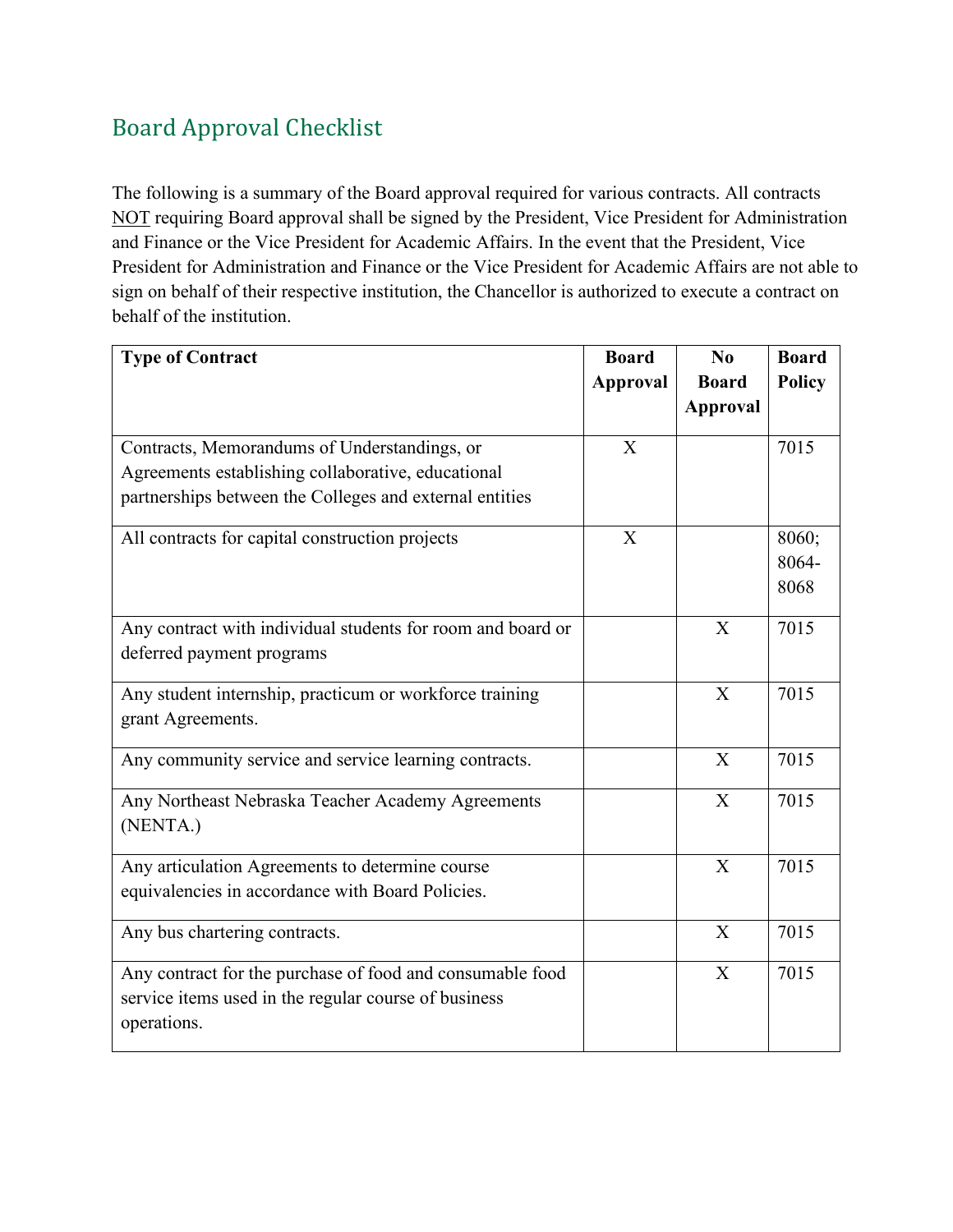| <b>Type of Contract</b>                                        | <b>Board</b>    | N <sub>0</sub>            | <b>Board</b>  |
|----------------------------------------------------------------|-----------------|---------------------------|---------------|
|                                                                | <b>Approval</b> | <b>Board</b>              | <b>Policy</b> |
|                                                                |                 | <b>Approval</b>           |               |
|                                                                |                 |                           |               |
| Any contract for the purchase of supplies and commodities      |                 | $\mathbf X$               | 7015          |
| used in the regular course of business operations (Note:       |                 |                           |               |
| Advertising Contracts are not considered exempt contracts.     |                 |                           |               |
| Advertising contracts in excess of fifty thousand dollars      |                 |                           |               |
| [\$50,000] require Board approval.)                            |                 |                           |               |
| Any contract for the purchase of installation services         |                 | X                         | 7015          |
| including repairs or maintenance agreements or movable         |                 |                           |               |
| equipment including computer hardware, and computer            |                 |                           |               |
| software services, licenses and maintenance agreements         |                 |                           |               |
| where the total cost does not exceed one hundred thousand      |                 |                           |               |
| dollars (\$100,000). In cases of multiple-year contracts,      |                 |                           |               |
| contract amendments, contract extensions, contract             |                 |                           |               |
| renewals, and contracts with optional years, the one hundred   |                 |                           |               |
| thousand dollar (\$100,000) limit only applies to any given    |                 |                           |               |
| one (1) year period as defined in the contract documents.      |                 |                           |               |
|                                                                |                 |                           |               |
| Any contract for the purchase of utilities, gasoline, oil, or  |                 | $\boldsymbol{\mathrm{X}}$ | 7015          |
| diesel fuel used in the regular course of business operations. |                 |                           |               |
| Utilities shall include trash services, cable television and   |                 |                           |               |
| internet services                                              |                 |                           |               |
| Any contract dealing with the sale of College personal         |                 | $\boldsymbol{X}$          | 7014;         |
| property, if Board Policy 7014 is followed.                    |                 |                           | 7015          |
|                                                                |                 |                           |               |
| Any granting of a lease or rental Agreement to an external     |                 | X                         | 7015;         |
| party, if the annual proceeds are less than twenty-four        |                 |                           | 8027          |
| thousand dollars (\$24,000) in accordance with Board Policy    |                 |                           |               |
| 8027.                                                          |                 |                           |               |
| Any contract relating to the staging or performance of any     |                 | X                         | 7015          |
| cultural, artistic, musical, scholarly, recreational, or       |                 |                           |               |
| intercollegiate athletic event (at home or away).              |                 |                           |               |
| Any contract for the purchase of material to be added to the   |                 | X                         | 7015          |
| collection of any College library.                             |                 |                           |               |
|                                                                |                 |                           |               |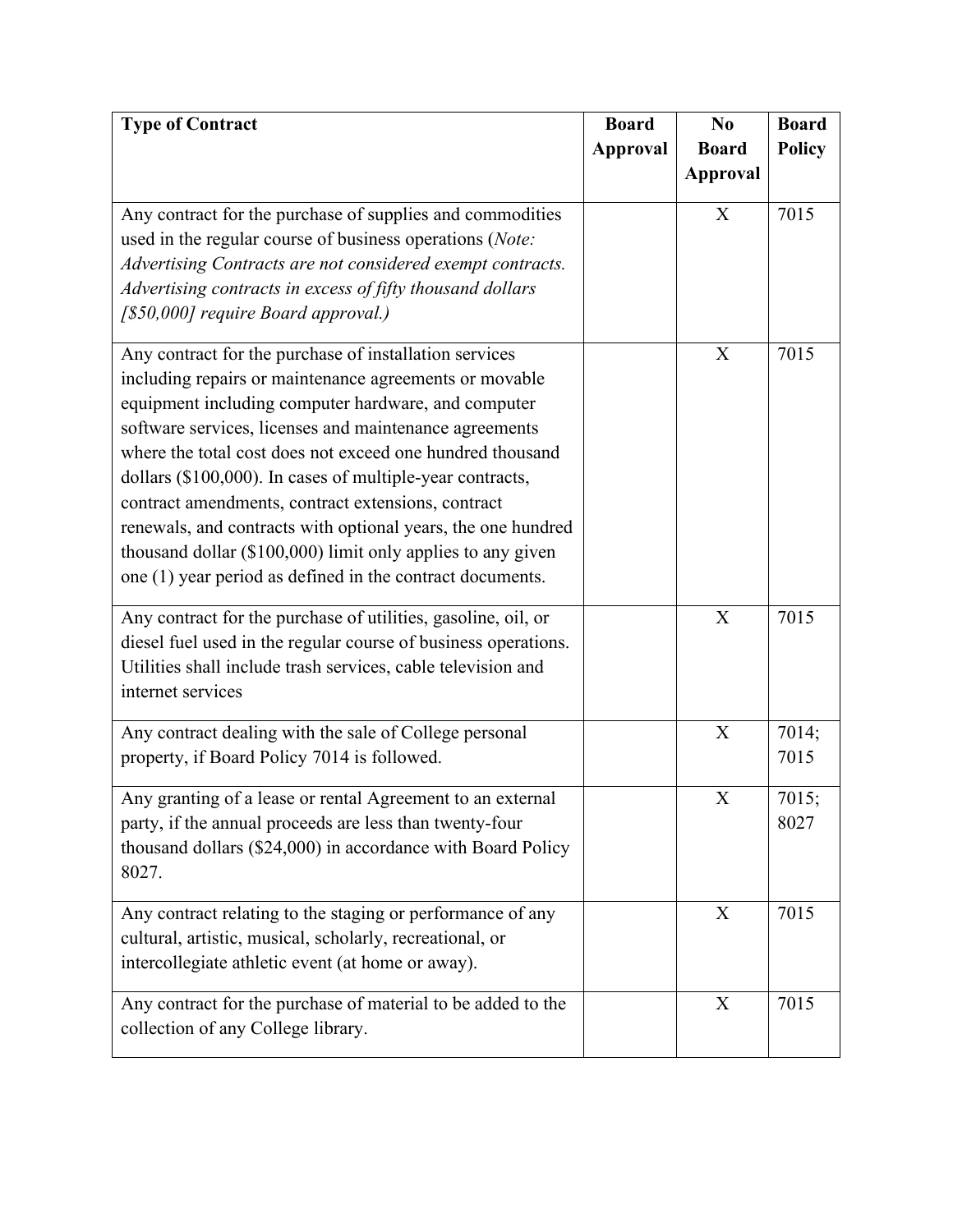| <b>Type of Contract</b>                                                                                                                                                                                                                                                                                                                         | <b>Board</b> | N <sub>0</sub>  | <b>Board</b>  |
|-------------------------------------------------------------------------------------------------------------------------------------------------------------------------------------------------------------------------------------------------------------------------------------------------------------------------------------------------|--------------|-----------------|---------------|
|                                                                                                                                                                                                                                                                                                                                                 | Approval     | <b>Board</b>    | <b>Policy</b> |
|                                                                                                                                                                                                                                                                                                                                                 |              | <b>Approval</b> |               |
| Any contract that does not exceed twenty-four thousand<br>dollars (\$24,000), whereby a College will provide services<br>to an external party, including, but not limited to,<br>instruction, consulting, planning, technical assistance or<br>program development courses. (For contracts to receive<br>services, refer to Board Policy 7016.) |              | X               | 7015;<br>7016 |
| Any contract with the state or federal government for the<br>provision of Financial Aid.                                                                                                                                                                                                                                                        |              | X               | 7015          |
| Any sponsorship Agreement in accordance with Policy<br>7017. (Note: Board approval is not required, but<br>sponsorships must be reported to the Board.)                                                                                                                                                                                         |              | X               | 7015;<br>7017 |
| Any contract associated with an emergency approved by the<br>Chancellor.                                                                                                                                                                                                                                                                        |              | X               | 7015          |
| <b>Interlocal Cooperation Agreements</b>                                                                                                                                                                                                                                                                                                        | X            |                 |               |

# <span id="page-22-0"></span>Guidelines for State Contracts Website Compliance

# **Contracts for Inclusion on the State Website:**

All contracts (including grants, contracts and subcontracts) where payments flow through the State of Nebraska Treasury, with certain exceptions. *(Includes contracts from revenue bond operating budget.)*

Contracts where payments/funds do NOT go through the State of Nebraska Treasury, *as in revenue bond contingency maintenance project contracts and bonded construction projects for residence halls and student centers (funds paid by trustee).*

# **Contracts EXCLUDED from the State Website, per Neb. Rev. Stat. §84-602.04:**

NSCS contracts providing specific services or financial assistance to specifically named individuals or families.

Contracts of employment **(federal work study assumed excluded, as are benefits contracts)**.

Contracts transferring funds between two agencies, boards, commissions, or departments of the state, or payments of state or federal assistance to an individual.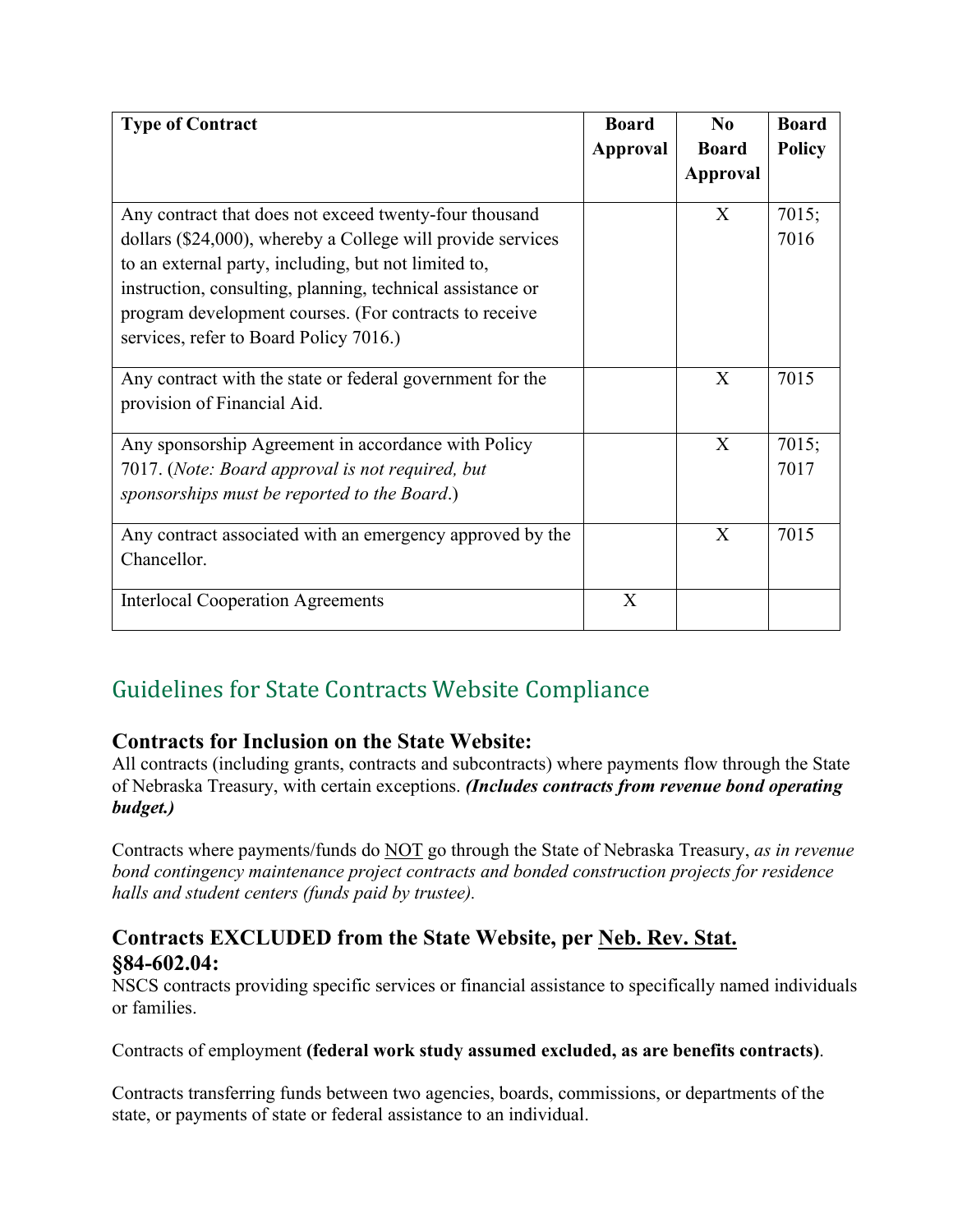### *When scanning the Contract, DO NOT include any documents that are NOT part of the contract (e.g. background check forms, ACH Enrollment forms, W-9's, Citizenship Attestation forms, etc.)*

# **REDACTION ITEMS for the Contracts, per Neb. Rev. Stat. §84-602.04:**

*Prior to* uploading the Contract into Ion Wave, *two* (2) people must review it to ensure that any of the following information contained in the Contract or any of the attachments or appendices have been redacted.

- Social Security numbers and Federal Tax ID numbers (individual or business).
- Protected health information (HIPAA).
- Any bank account or credit card numbers or bank routing information.
- Any information considered confidential per state or federal law, rule, or regulation.
- DAS is recommending that **signatures should be redacted**, but not the identities of persons signing the Contract.
- Any information or records that may be withheld from the public per Neb. Rev. Stat. §84-712.05. There is a lengthy list in Neb. Rev. Stat. §84-712.05, most of which should never be in a contract, including **"proprietary information"** (trade secrets, research work, and information advantageous to business competitors). There is a paragraph in Neb. Rev. Stat. §84-712.05 that addresses security of public property and persons. We know other agencies are NOT placing **construction plans and specifications** on the DAS website, and that is our recommendation until the NSCS gets further direction from DAS on the matter. Also, it is important to redact any **computer or communications network information** (such as system diagrams) that can jeopardize the security of the systems.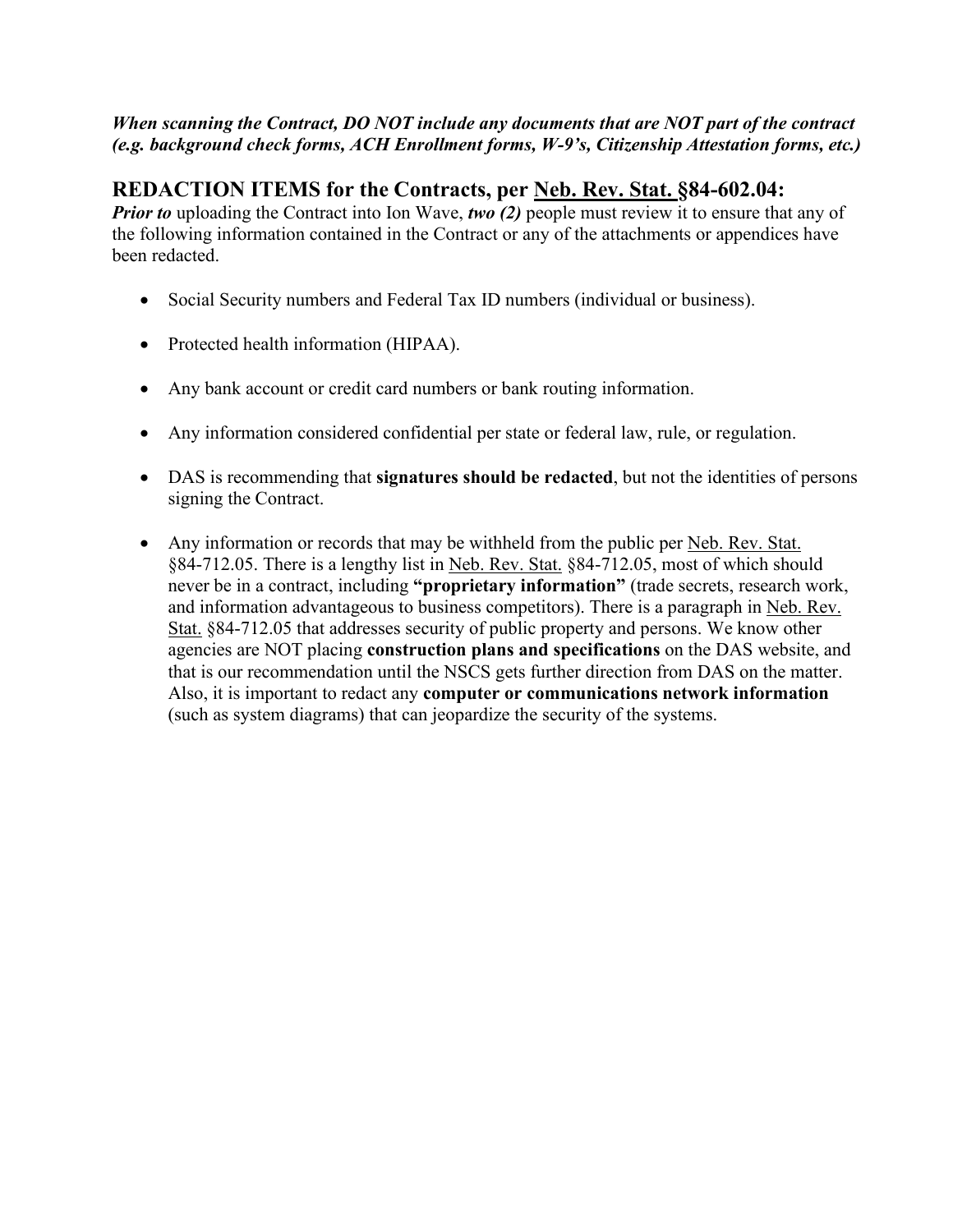## **STUDENT ORGANIZATION CONTRACT**

### **(Example)**

<span id="page-24-0"></span>

| This Contract is made by and between                                                                 |    | State                  |
|------------------------------------------------------------------------------------------------------|----|------------------------|
| College (SC) Student Organization" and                                                               |    | Choose an item.,       |
| "Contractor". The SC Student Organization is recognized as a student organization by                 |    | State College; however |
| it is a separate legal entity with its own federal tax identification number.                        |    |                        |
| The Contractor and the SC Student Organization agree as follows:                                     |    |                        |
| 1. Effective Date. This Contract shall be in effect from                                             | to |                        |
| 2. Services. The Contractor agrees to provide the following services to the SC Student Organization: |    |                        |

3. **Consideration**. For the services described above, the SC Student Organization agrees to pay the Contractor:

4. **Independent Contractor**. The Contractor shall be an independent contractor and not a \_SC Student Organization employee for all purposes, including, but not limited to, the application of the Fair Labor Standards Act, minimum wage and overtime payments, the Federal Insurance Contribution Act, the Social Security Act, the Federal Unemployment Tax Act, the provisions of the Internal Revenue Code, any Nebraska revenue and taxation law, Nebraska workers' compensation law and Nebraska unemployment insurance law.

The Contractor agrees that it is a separate and independent enterprise from the SC Student Organization, that it has a full opportunity to find other business, that it has made its own investment in its business, and that it shall utilize a high level of skill necessary to perform the work. This Contract shall not be construed as creating any partnership, joint venture, or joint employment relationship between the Contractor and the \_SC Student Organization, and the \_SC Student Organization shall not be liable for any obligation incurred by the Contractor, including but not limited to unpaid minimum wages or overtime premiums. If the Contractor has employees or subcontractors, the Contractor further agrees to maintain at least the prescribed minimum workers' compensation insurance coverage for all of the Contractor's employees for the duration of this Contract. The Contractor agrees to furnish the SC Student Organization proof of workers' compensation insurance coverage upon request.

Liability Insurance Requirements. - O*ne box below must be selected and marked.*

- $\Box$  The Contractor is required to carry liability insurance in the amount of one million dollars (\$1,000,000) per occurrence with a five million dollar (\$5,000,000) umbrella. The Contractor'sinsurance policy shall be primary and non-contributory. The \_SC Student Organization shall be named as an additional insured party on the policy and the certificate of insurance shall reflect that the policy waives its right of subrogation against the \_SC Student Organization. A copy of the certificate shall be provided to the \_SC Student Organization.
- $\Box$  The Contractor is required to carry liability insurance in the amount of one million dollars (\$1,000,000) per occurrence with a three million dollar (\$3,000,000) umbrella. The Contractor'sinsurance policy shall be primary and non-contributory. The \_SC Student Organization shall be named as an additional insured party on the policy and the certificate of insurance shall reflect that the policy waives its right of subrogation against the SC Student Organization. A copy of the certificate shall be provided to the \_SC Student Organization.
- $\Box$  The Contractor is required to carry liability insurance in the amount of one million dollars (\$1,000,000) per occurrence. The Contractor's insurance policy shall be primary and non-contributory. The \_SC Student Organization shall be named as an additional insured party on the policy and the certificate of insurance shall reflect that the policy waives its right of subrogation against the \_SC Student Organization. A copy of the certificate shall be provided to the \_SC Student Organization.
- $\Box$  The Contractor is not required to carry liability insurance as a condition of this Contract.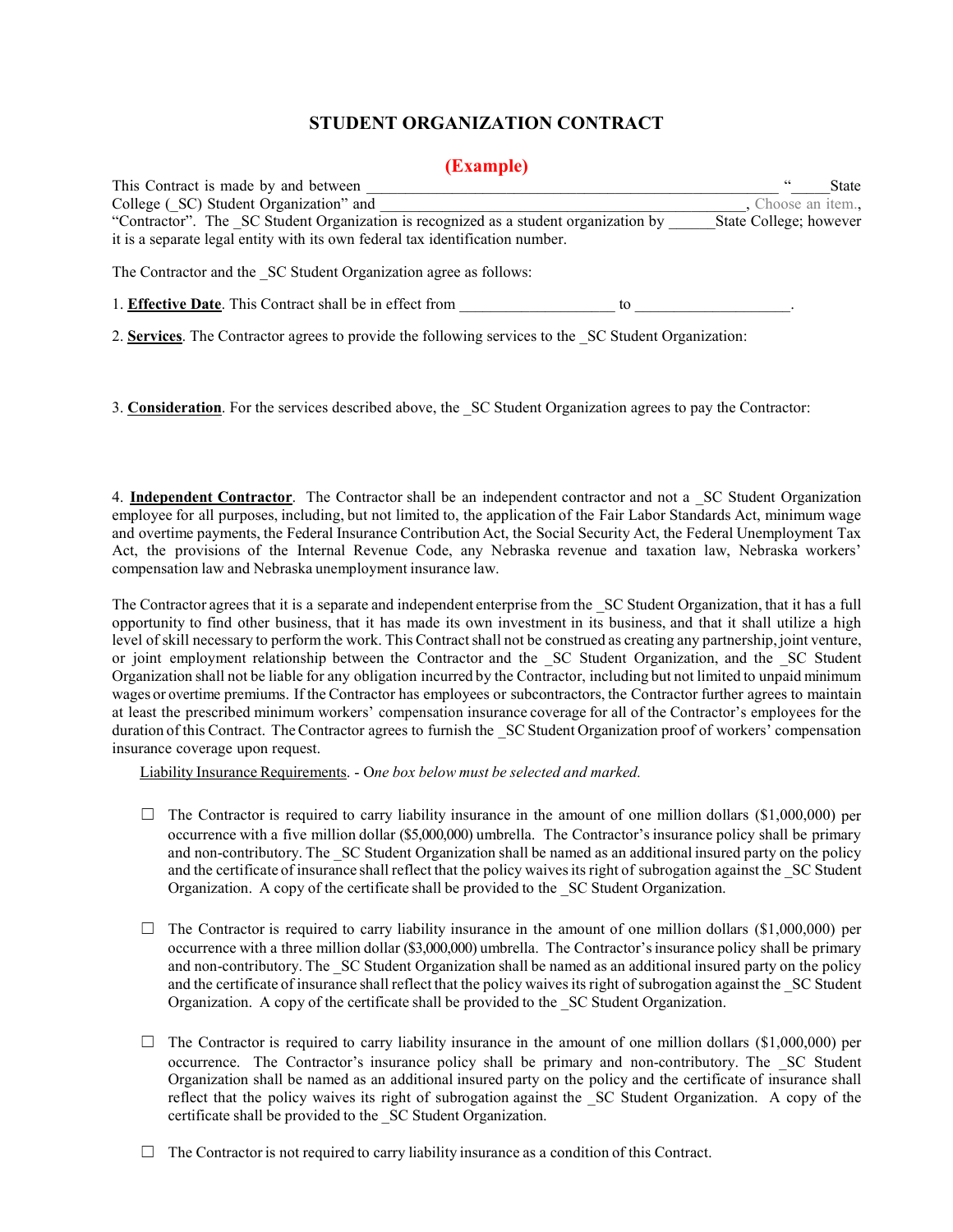5. **Non-Discrimination**. The Contractor agreesto comply fully with Title VI of the Civil Rights Act of 1964, as amended, the Nebraska Fair Employment Practice Act, Neb. Rev. Stat. §§48-1101 through 48-1125, as amended, and Board Policy 5000 in that there shall be no discrimination against any employee who is employed in the performance of this Contract, or against any applicant for such employment, because of age, color, national origin, race, religion, disability, sex, sexual orientation, or gender identity. This provision shall include, but not be limited to, employment, promotion, demotion, transfer, recruitment, layoff, termination, rates of pay or other forms of compensation, and selection for training including apprenticeship. The Contractor further agrees to insert a similar provision in all subcontracts for services allowed under this Contract.

6. **ADA & Drug-Free Workplace Requirements**. All provisions of this Contract are subject to the Americans with Disabilities Act (ADA). Further, the Contractor certifies that the Contractor operates a drug-free workplace and, during the term of this Contract, will be in compliance with the provisions of the Drug-Free Workplace Act of 1988.

7. **Parties; Subcontractors; Assignment**. References to the Contractor and the \_SC Student Organization include the parties' officers, employees, agents, and independent contractors and subcontractors. The Contractor agrees that no subcontractors shall be utilized in the performance of this Contract without the prior written authorization of the SC Student Organization. The Contractor agrees not to assign or transfer any interest, rights, or duties in this Contract to any person, firm, or corporation without prior written consent of the \_SC Student Organization.

8. **Cancellation**. This Contract may be canceled by either party upon thirty (30) calendar days' written notice. Settlement of the amount due to the Contractor upon cancellation shall be negotiated between the parties based upon (a)specified deliverables completed by the Contractor and accepted and usable by the \_SC Student Organization as of the date of termination when the Contractor initiates termination, or (b) the percentage of services performed by the Contractor as of the date of termination when the \_SC Student Organization initiates termination.

9. **Default; Remedies**. If the Contractor defaultsin its obligations under this Contract, the \_SC Student Organization may, at its discretion, exercise any remedy available by law or in equity. In addition to any other available remedy, the \_SC Student Organization may terminate this Contract immediately by written notice to the Contractor. The \_SC Student Organization shall pay the Contractor only for such performance as has been properly completed and is of use to the \_SC Student Organization. The SC Student Organization may, at its discretion, contract for provision of the services required to complete this Contract and hold the Contractorliable for all expensesincurred in such additional contract over and above the consideration set forth in Paragraph 3.

10. **Complete Agreement; Governing Law; Amendment**. This Contract sets forth the entire agreement of the parties and supersedes all prior negotiations, discussions, and proposals. There are no promises, understandings, or agreements of any kind pertaining to this Contract other than those stated herein. This Contract will be construed, interpreted, governed and enforced under the laws of the State of Nebraska. This Contract may be amended at any time in writing upon the agreement and signature of both parties.

11. **Designated \_SC Student Organization Representative**. The designated \_SC Student Organization representative for purposes of monitoring and oversight of this Contract is:

Typed or Printed Name Telephone Felephone Email Address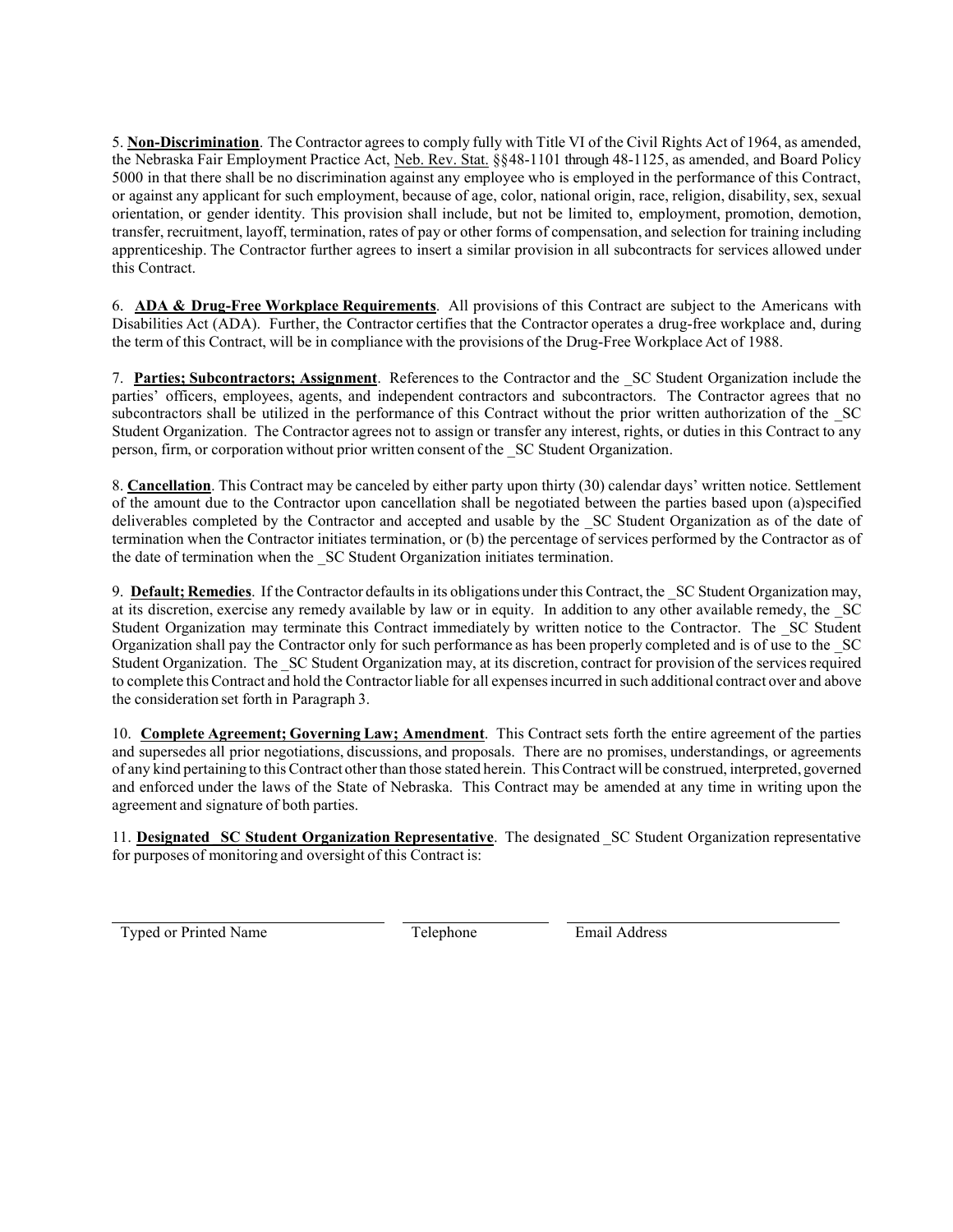### 12. **Signatures.**

# **CONTRACTOR**

| Typed or Printed Name                                                                                                                                                                                  | Telephone | <b>Email Address</b>                  |
|--------------------------------------------------------------------------------------------------------------------------------------------------------------------------------------------------------|-----------|---------------------------------------|
| Signature                                                                                                                                                                                              | Title     | Date                                  |
| <b>SC STUDENT ORGANIZATION</b>                                                                                                                                                                         |           |                                       |
| Typed or Printed Name                                                                                                                                                                                  | Telephone | Email Address                         |
| Signature                                                                                                                                                                                              | Title     | Date                                  |
| For SC office use:<br>SC Vice President for Administration & Finance Review:<br>Select Source of Funding: Student Organization Bank Account<br>If SC Student Activities Trust Funds, list budget code: |           | <b>Student Activities Trust Funds</b> |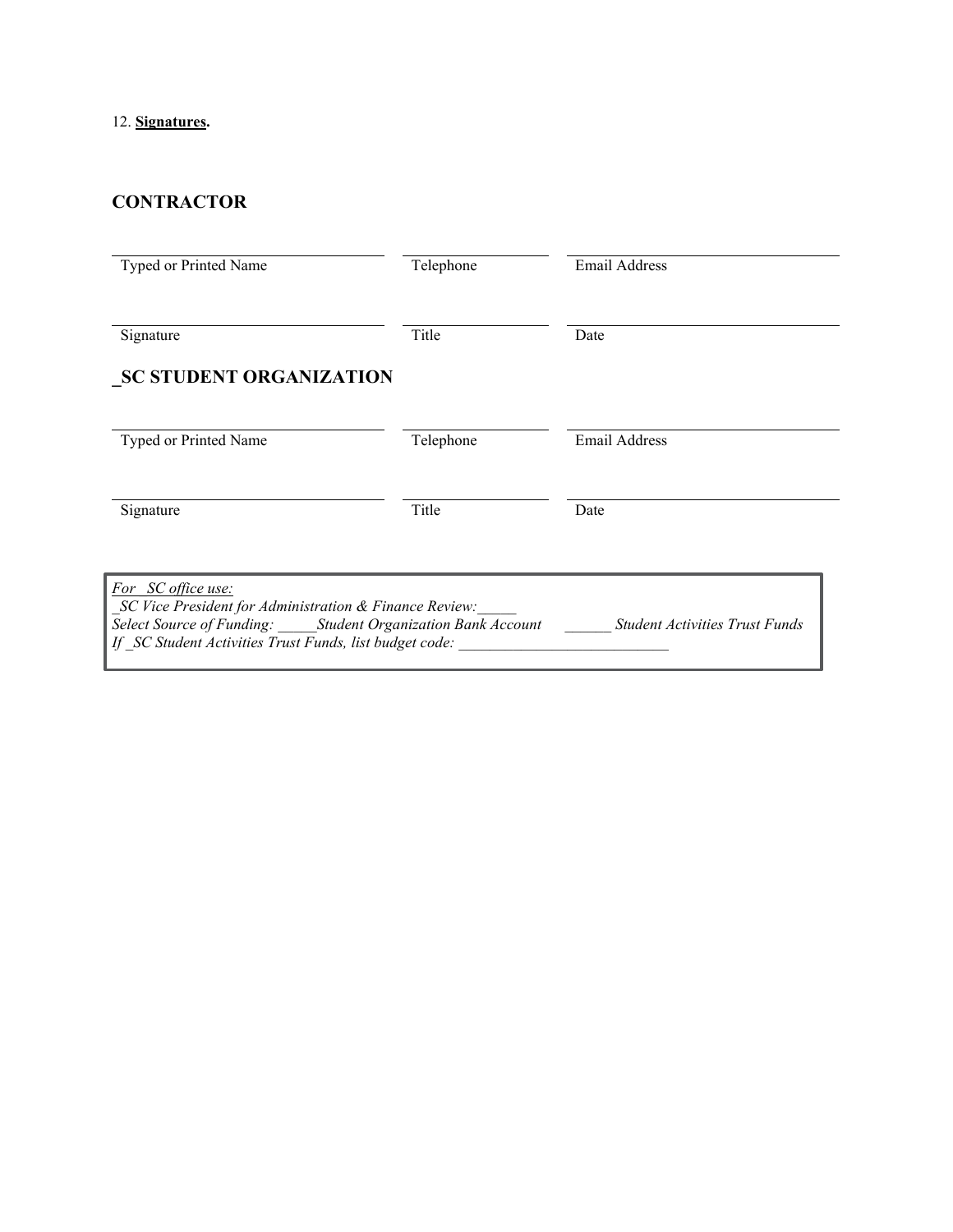#### **STUDENT ORGANIZATION/VENDOR**

#### **CONTRACT**

#### *(No Use of College Resources)*

This Contract is made by and between [NAME OF STUDENT ORGANIZATION] ("Student Organization" and [NAME OF CONTRACTOR], Choose an item., ("Contractor") (Collectively, "the Parties"). The Student Organization is recognized as a student organization pursuant to Board Policy 3300 by \_\_\_\_\_\_State College; however, it is a separate legal entity from the College.

The Parties agree as follows:

- 1. **Effective Date**. This Contract shall be in effect from to to contract shall be in effect from the state of the state of the state of the state of the state of the state of the state of the state of the state of the sta
- 2. **Services**. The Contractor agrees to provide the following services to the Student Organization:
- 3. **Consideration**. For the services described above, the Student Organization agrees to pay the Contractor:

{Description of Payment Terms and amount and the source of the payment}

4. **Independent Contractor**. The Contractor shall be an independent contractor and not a Student Organization employee for all purposes, including, but not limited to, the application of the Fair Labor Standards Act, minimum wage and overtime payments, the Federal Insurance Contribution Act, the Social Security Act, the Federal Unemployment Tax Act, the provisions of the Internal Revenue Code, any Nebraska revenue and taxation law, Nebraska workers' compensation law and Nebraska unemployment insurance law.

The Contractor agrees that it is a separate and independent enterprise from the Student Organization, that it has a full opportunity to find other business, that it has made its own investment in its business, and that it shall utilize a high level of skill necessary to perform the work. This Contract shall not be construed as creating any partnership, joint venture, or joint employment relationship between the Contractor and the Student Organization, and the Student Organization shall not be liable for any obligation incurred by the Contractor, including but not limited to unpaid minimum wages or overtime premiums. If the Contractor has employees or subcontractors, the Contractor further agrees to maintain at least the prescribed minimum workers' compensation insurance coverage for all of the Contractor's employees for the duration of this Contract. The Contractor agrees to furnish the Student Organization proof of workers' compensation insurance coverage upon request.

Liability Insurance Requirements. - O*ne box below must be selected and marked.*

- $\Box$  The Contractor is required to carry liability insurance in the amount of one million dollars (\$1,000,000) per occurrence with a five million dollar (\$5,000,000) umbrella. The Contractor'sinsurance policy shall be primary and non-contributory. The Student Organization shall be named as an additional insured party on the policy and the certificate of insurance shall reflect that the policy waives its right of subrogation against the Student Organization. A copy of the certificate shall be provided to the \_ Student Organization.
- $\Box$  The Contractor is required to carry liability insurance in the amount of one million dollars (\$1,000,000) per occurrence with a three million dollar (\$3,000,000) umbrella. The Contractor'sinsurance policy shall be primary and non-contributory. The Student Organization shall be named as an additional insured party on the policy and the certificate of insurance shall reflect that the policy waives its right of subrogation against the Student Organization. A copy of the certificate shall be provided to the Student Organization.
- $\Box$  The Contractor is required to carry liability insurance in the amount of one million dollars (\$1,000,000) per occurrence. The Contractor'sinsurance policy shall be primary and non-contributory. The Student Organization shall be named as an additional insured party on the policy and the certificate of insurance shall reflect that the policy waives its right of subrogation against the Student Organization. A copy of the certificate shall be provided to the Student Organization.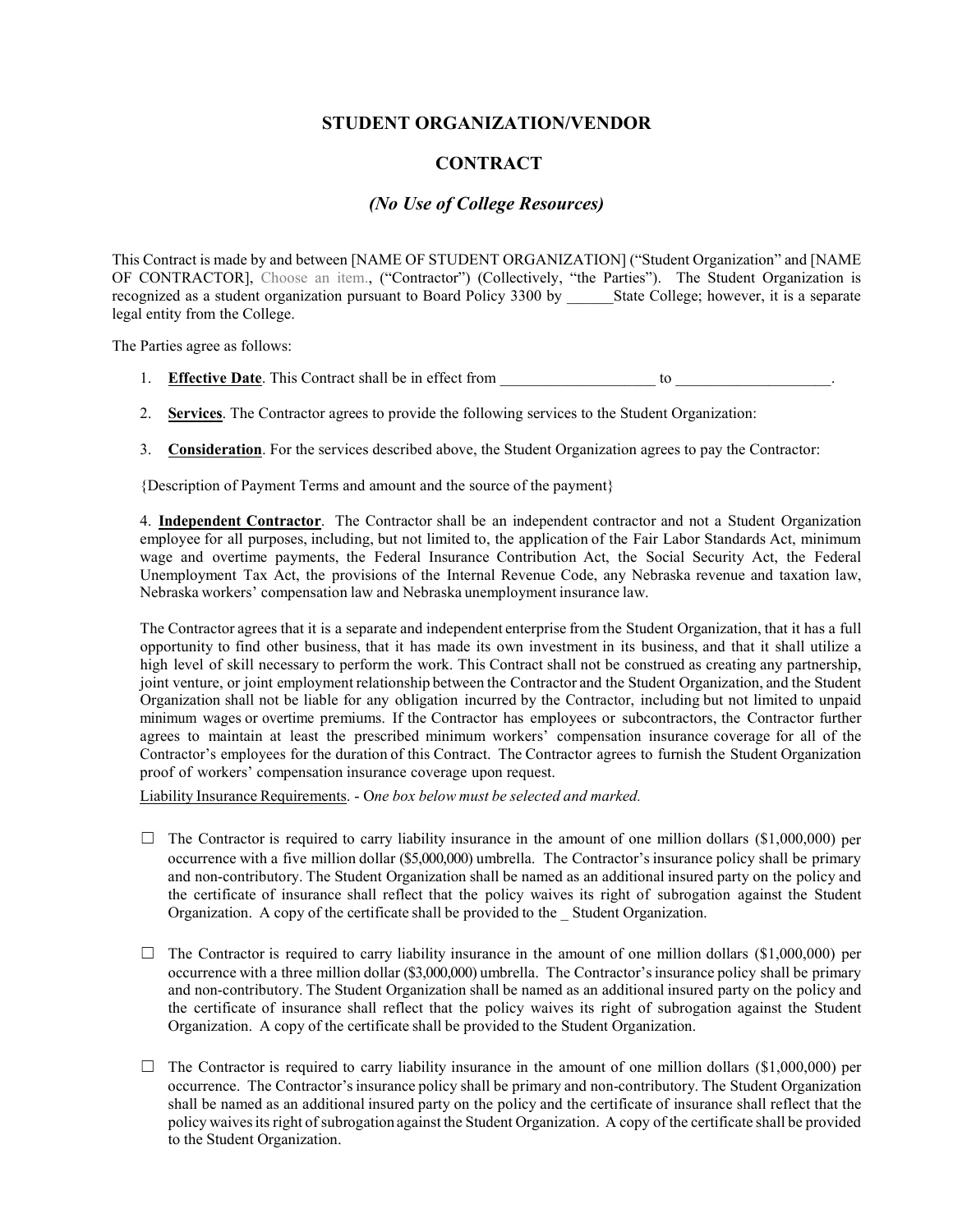$\Box$  The Contractor is not required to carry liability insurance as a condition of this Contract.

5. **Non-Discrimination**. The Contractor agrees to comply fully with Title VI of the Civil Rights Act of 1964, as amended, the Nebraska Fair Employment Practice Act, Neb. Rev. Stat. §§48-1101 through 48-1125, as amended, and Board Policy 5000 in that there shall be no discrimination against any employee who is employed in the performance of this Contract, or against any applicant for such employment, because of age, color, national origin, race, religion, disability, sex, sexual orientation, or gender identity. This provision shall include, but not be limited to employment, promotion, demotion, transfer, recruitment, layoff, termination, rates of pay or other forms of compensation, and selection for training including apprenticeship. The Contractor further agrees to insert a similar provision in all subcontracts for services allowed under this Contract.

6. **ADA & Drug-Free Workplace Requirements**. All provisions of this Contract are subject to the Americans with Disabilities Act (ADA). Further, the Contractor certifies that the Contractor operates a drug-free workplace and, during the term of this Contract, will be in compliance with the provisions of the Drug-Free Workplace Act of 1988.

7. **Parties; Subcontractors; Assignment**. References to the Contractor and the Student Organization the Parties' officers, employees, agents, and independent contractors and subcontractors. The Contractor agrees that no subcontractors shall be utilized in the performance of this Contract without the prior written authorization of the Student Organization. The Contractor agrees not to assign or transfer any interest, rights, or duties in this Contract to any person, firm, or corporation without prior written consent of the Student Organization.

8. **Cancellation**. This Contract may be canceled by either party upon thirty (30) calendar days' written notice. Settlement of the amount due to the Contractor upon cancellation shall be negotiated between the parties based upon (a) specified deliverables completed by the Contractor and accepted and usable by the Student Organization as of the date of termination when the Contractor initiates termination, or (b) the percentage of services performed by the Contractor as of the date of termination when the Student Organization initiates termination.

9. **Default; Remedies**. If the Contractor defaultsin its obligations under this Contract, the Student Organization may, at its discretion, exercise any remedy available by law or in equity. In addition to any other available remedy, the Student Organization may terminate this Contract immediately by written notice to the Contractor. The Student Organization shall pay the Contractor only for such performance as has been properly completed and is of use to the Student Organization. The Student Organization may, at its discretion, contract for provision of the services required to complete this Contract and hold the Contractor liable for all expensesincurred in such additional contract over and above the consideration set forth in Paragraph 3.

10. **Complete Agreement; Governing Law; Amendment**. This Contract sets forth the entire agreement of the Parties and supersedes all prior negotiations, discussions, and proposals. There are no promises, understandings, or agreements of any kind pertaining to this Contract other than those stated herein. This Contract will be construed, interpreted, governed and enforced under the laws of the State of Nebraska. This Contract may be amended at any time in writing upon the agreement and signature of both Parties.

11. **Designated Student Organization Representative**. The designated Student Organization representative for purposes of monitoring and oversight of this Contract is:

Typed or Printed Name Telephone Email Address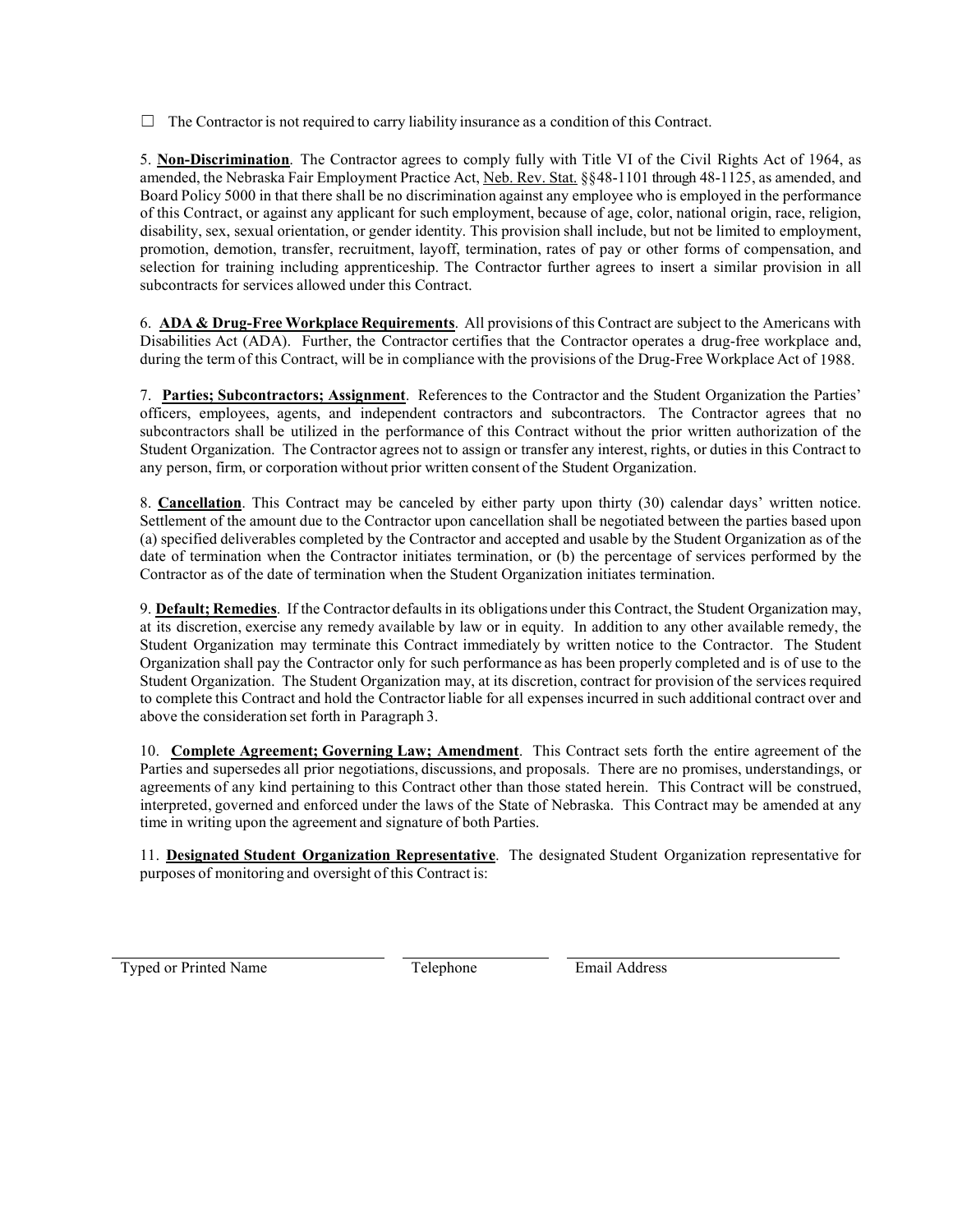### 12. **Signatures.**

# **CONTRACTOR**

| Typed or Printed Name                                                                                                                                                                                  | Telephone | <b>Email Address</b>                  |
|--------------------------------------------------------------------------------------------------------------------------------------------------------------------------------------------------------|-----------|---------------------------------------|
| Signature                                                                                                                                                                                              | Title     | Date                                  |
| <b>STUDENT ORGANIZATION</b>                                                                                                                                                                            |           |                                       |
| Typed or Printed Name                                                                                                                                                                                  | Telephone | <b>Email Address</b>                  |
| Signature                                                                                                                                                                                              | Title     | Date                                  |
| For SC office use:<br>SC Vice President for Administration & Finance Review:<br>Select Source of Funding: Student Organization Bank Account<br>If SC Student Activities Trust Funds, list budget code: |           | <b>Student Activities Trust Funds</b> |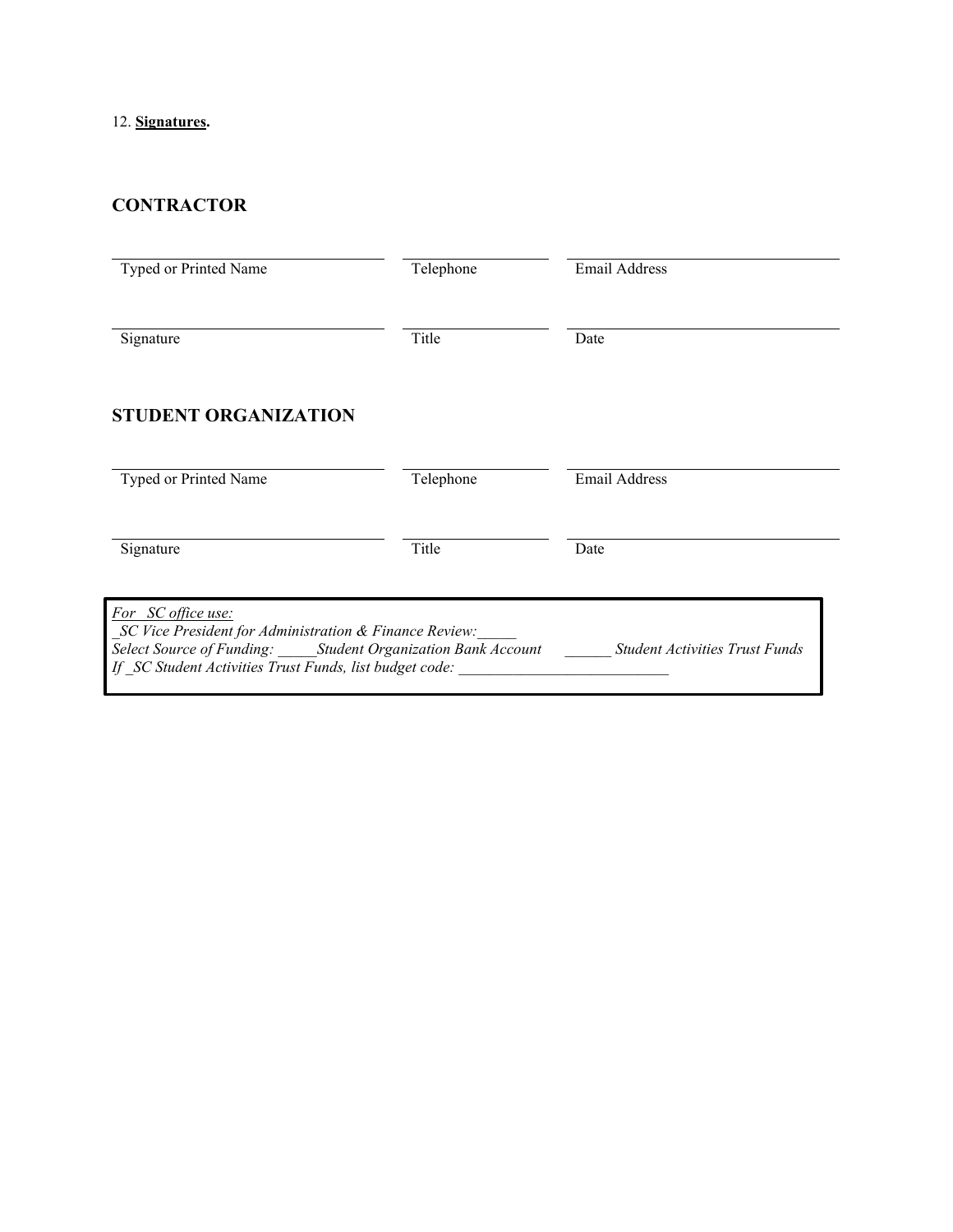#### **STUDENT ORGANIZATION/CONTRACTOR/STATE COLLEGE**

#### **CONTRACT**

#### *(College resources will be used)*

This Contract is made by and between [NAME OF STUDENT ORGANIZATION] ("Student Organization"; Board of Trustees of the Nebraska State Colleges doing business as \_\_\_\_\_\_\_\_ *included as a party if College facilities/resources are being used for an event, if not then delete*] and [NAME OF CONTRACTOR} CONTRACTOR ("Contractor") (Collectively, "the Parties"). The Student Organization is recognized as a student organization pursuant to Board Policy 3300 by State College; however, it is a separate legal entity from the College.

The Parties agree as follows:

1. **Effective Date**. This Contract shall be in effect from to  $\frac{1}{2}$  to  $\frac{1}{2}$ 

2. **Services**. The Contractor agrees to provide the following services to the Student Organization:

3. **Consideration**. For the services described above, the Student Organization agrees to pay the Contractor:

{Description of Payment Terms and amount and the source of the payment}

4. **Independent Contractor**. The Contractorshall be an independent contractor and not a Student Organization or College employee for all purposes, including, but not limited to, the application of the Fair Labor Standards Act, minimum wage and overtime payments, the Federal Insurance Contribution Act, the Social Security Act, the Federal Unemployment Tax Act, the provisions of the Internal Revenue Code, any Nebraska revenue and taxation law, Nebraska workers' compensation law and Nebraska unemployment insurance law.

The Contractor agrees that it is a separate and independent enterprise from the Student Organization and College, that it has a full opportunity to find other business, that it has made its own investment in its business, and that it shall utilize a high level of skill necessary to perform the work. This Contract shall not be construed as creating any partnership, joint venture, or joint employment relationship between the Contractor and the Student Organization or the College, and the Student Organization and College shall not be liable for any obligation incurred by the Contractor, including but not limited to unpaid minimum wages or overtime premiums. If the Contractor has employees or subcontractors, the Contractor further agrees to maintain at least the prescribed minimum workers' compensation insurance coverage for all of the Contractor's employees for the duration of this Contract. The Contractor agrees to furnish the Student Organization and the College proof of workers' compensation insurance coverage upon request.

Liability Insurance Requirements. - O*ne box below must be selected and marked.*

- $\Box$  The Contractor is required to carry liability insurance in the amount of one million dollars (\$1,000,000) per occurrence with a five million dollar (\$5,000,000) umbrella. The Contractor'sinsurance policy shall be primary and non-contributory. The Student Organization and the College shall be named as an additional insured party on the policy and the certificate of insurance shall reflect that the policy waives its right of subrogation against the Student Organization and the College. A copy of the certificate shall be provided to the Student Organization and the College.
- $\Box$  The Contractor is required to carry liability insurance in the amount of one million dollars (\$1,000,000) per occurrence with a three million dollar (\$3,000,000) umbrella. The Contractor'sinsurance policy shall be primary and non-contributory. The Student Organization and the College shall be named as an additional insured party on the policy and the certificate of insurance shall reflect that the policy waives its right of subrogation against the Student Organization and the College. A copy of the certificate shall be provided to the Student Organization and the College.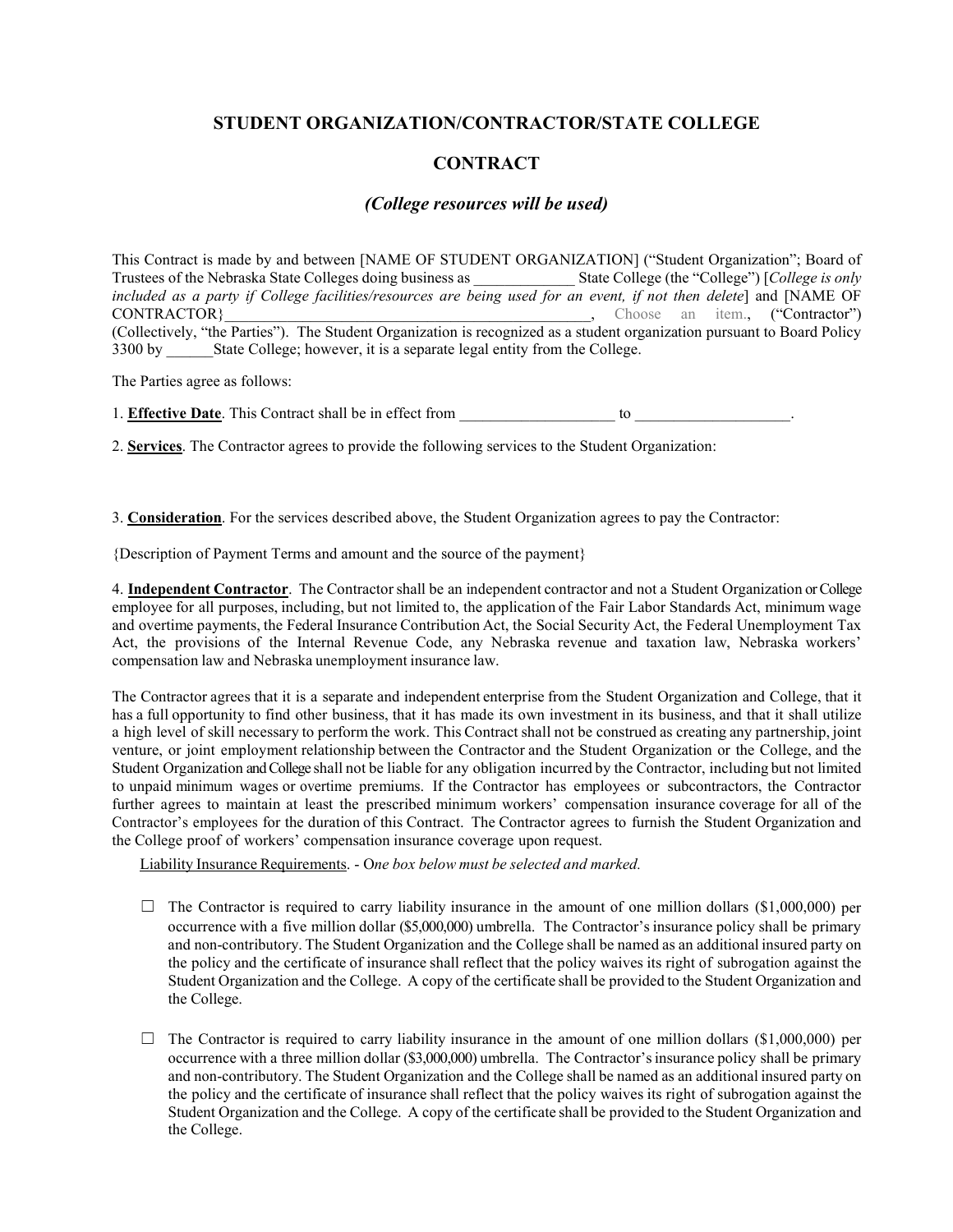- $\Box$  The Contractor is required to carry liability insurance in the amount of one million dollars (\$1,000,000) per occurrence. The Contractor'sinsurance policy shall be primary and non-contributory. The Student Organization and the College shall be named as an additional insured party on the policy and the certificate of insurance shall reflect that the policy waives its right of subrogation against the Student Organization. A copy of the certificate shall be provided to the Student Organization.
- ☐ The Contractor is not required to carry liability insurance as a condition of this Contract.

5. **Non-Discrimination**. The Contractor agreesto comply fully with Title VI of the Civil Rights Act of 1964, as amended, the Nebraska Fair Employment Practice Act, Neb. Rev. Stat. §§48-1101 through 48-1125, as amended, and Board Policy 5000 in that there shall be no discrimination against any employee who is employed in the performance of this Contract, or against any applicant for such employment, because of age, color, national origin, race, religion, disability, sex, sexual orientation, or gender identity. This provision shall include, but not be limited to employment, promotion, demotion, transfer, recruitment, layoff, termination, rates of pay or other forms of compensation, and selection for training including apprenticeship. The Contractor further agrees to insert a similar provision in all subcontracts for services allowed under this Contract.

6. **ADA & Drug-Free Workplace Requirements**. All provisions of this Contract are subject to the Americans with Disabilities Act (ADA). Further, the Contractor certifies that the Contractor operates a drug-free workplace and, during the term of this Contract, will be in compliance with the provisions of the Drug-Free Workplace Act of 1988.

7. **Parties; Subcontractors; Assignment**. Referencesto the Contractor, the Student Organization, and the College include the Parties' officers, employees, agents, and independent contractors and subcontractors. The Contractor agrees that no subcontractors shall be utilized in the performance of this Contract without the prior written authorization of the Student Organization and the College. The Contractor agrees not to assign or transfer any interest, rights, or dutiesin this Contract to any person, firm, or corporation without prior written consent of the Student Organization and the College.

8. **Cancellation**. This Contract may be canceled by any party upon thirty (30) calendar days' written notice. Settlement of the amount due to the Contractor upon cancellation shall be negotiated between the parties based upon (a) specified deliverables completed by the Contractor and accepted and usable by the Student Organization and the College as of the date of termination when the Contractor initiates termination, or (b) the percentage of services performed by the Contractor as of the date of termination when the Student Organization or the College initiates termination.

9. **Default; Remedies**. If the Contractor defaultsin its obligations under this Contract, the Student Organization and/or the College may, at their discretion, exercise any remedy available by law or in equity. In addition to any other available remedy, the Student Organization and/or the College may terminate this Contract immediately by written notice to the Contractor. The Student Organization shall pay the Contractor only for such performance as has been properly completed and is of use to the Student Organization. The Student Organization and/or the College may, at its discretion, contract for provision of the servicesrequired to complete this Contract and hold the Contractorliable for all expensesincurred in such additional contract over and above the consideration set forth in Paragraph 3.

10. **Complete Agreement; Governing Law; Amendment**. This Contract sets forth the entire agreement of the Parties and supersedes all prior negotiations, discussions, and proposals. There are no promises, understandings, or agreements of any kind pertaining to thisContract otherthan those stated herein. ThisContract will be construed, interpreted, governed and enforced under the laws of the State of Nebraska. This Contract may be amended at any time in writing upon the agreement and signature of all Parties.

11. **DesignatedStudent Organization Representative**. The designatedStudent Organization representative for purposes of monitoring and oversight of this Contract is:

Typed or Printed Name Telephone Telephone Email Address